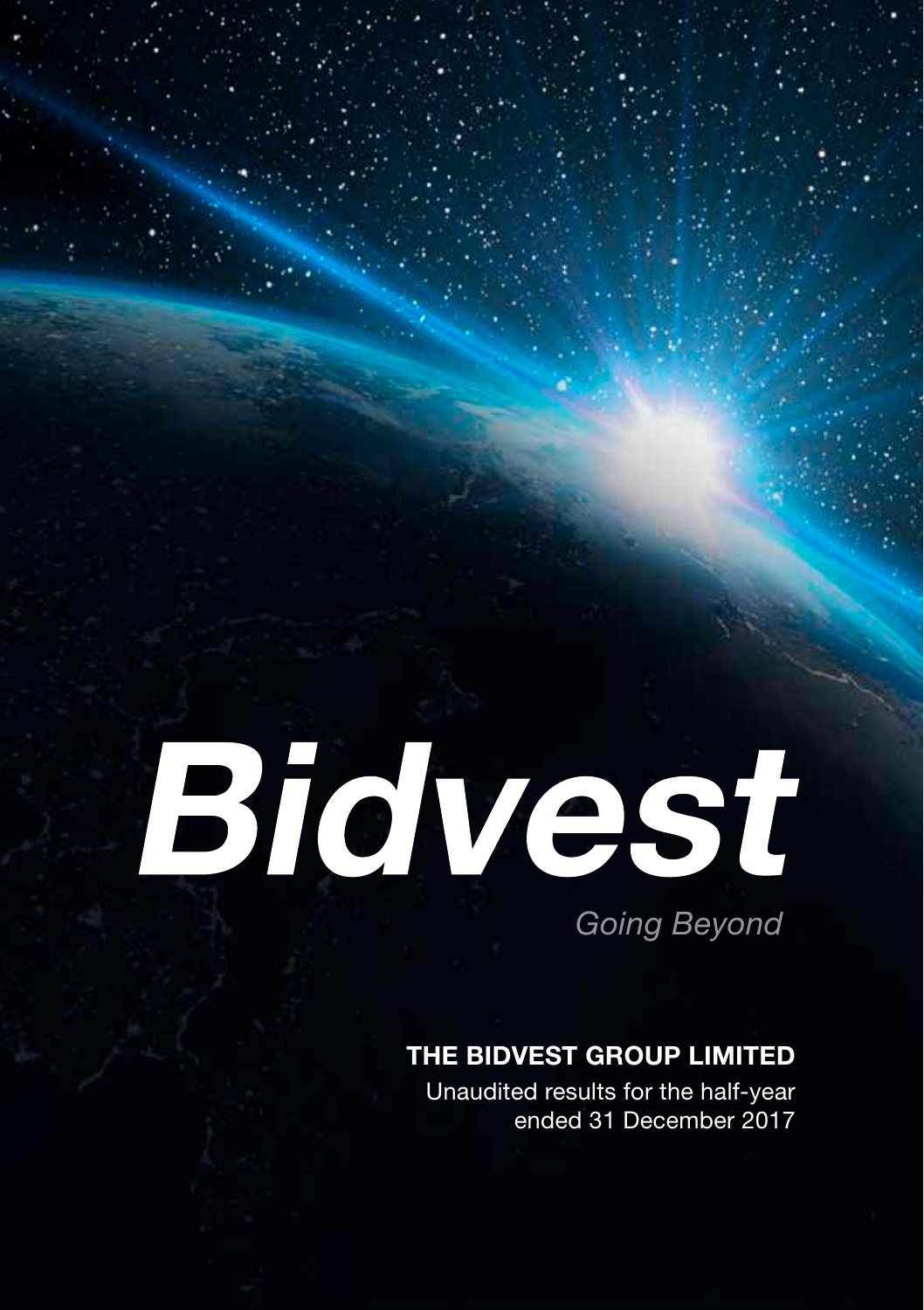Investment case

## 29 years of consistent trading profit **outperformance Assimilate acquisitions**<br>Highly **entrepreneurial** assimilate **acquisitions** and decentralised management teams supported by lean corporate office

Positioned for international **expansion** in chosen niche areas

**Proven** ability to **Proven** ability to **Proven** quickly execute and

Aim for **market leadership** in operating spheres

**Strong** track record of efficient **capital allocation** 

# Cash generative

**Highly** regarded **brands** 

Blended portfolio of defensive, cyclical and **growth assets** 

Embracing change through innovation

Bidvest is a leading business-to-business trading, distribution and services group, operating through seven divisions: Services, Freight, Automotive, Office and Print, Commercial Products, Financial Services and Electrical. The Group owns 52% of Bidvest Namibia and a significant Bidvest occupied property portfolio. Bidvest continues to hold investments in Adcock Ingram (38,5%), Comair (27,2%) and Mumbai Airport (6,75%), as well as other listed and unlisted investments.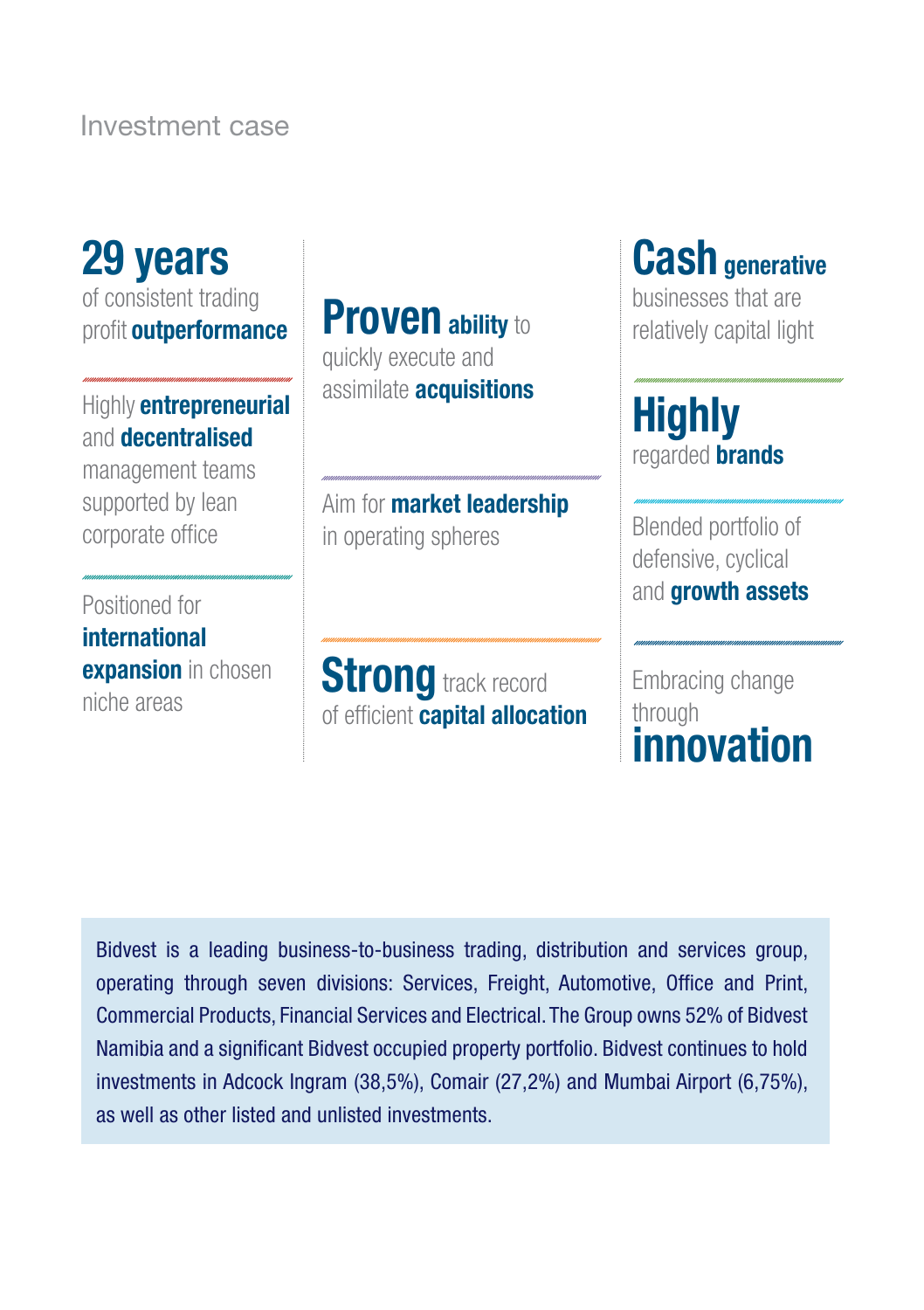Salient features

# Pleasing trading profit growth up 12,0% to R3,1 billion

R1,4 billion more cash generated by operations

# Headline earnings increased by 13,4% to R1,9 billion.

Interim dividend 255,0 cents per share, up 12,3%

HEPS up 12,5% to 574,0 cents per share

R4,9 billion invested in net acquisitions, capex and SA infrastructure projects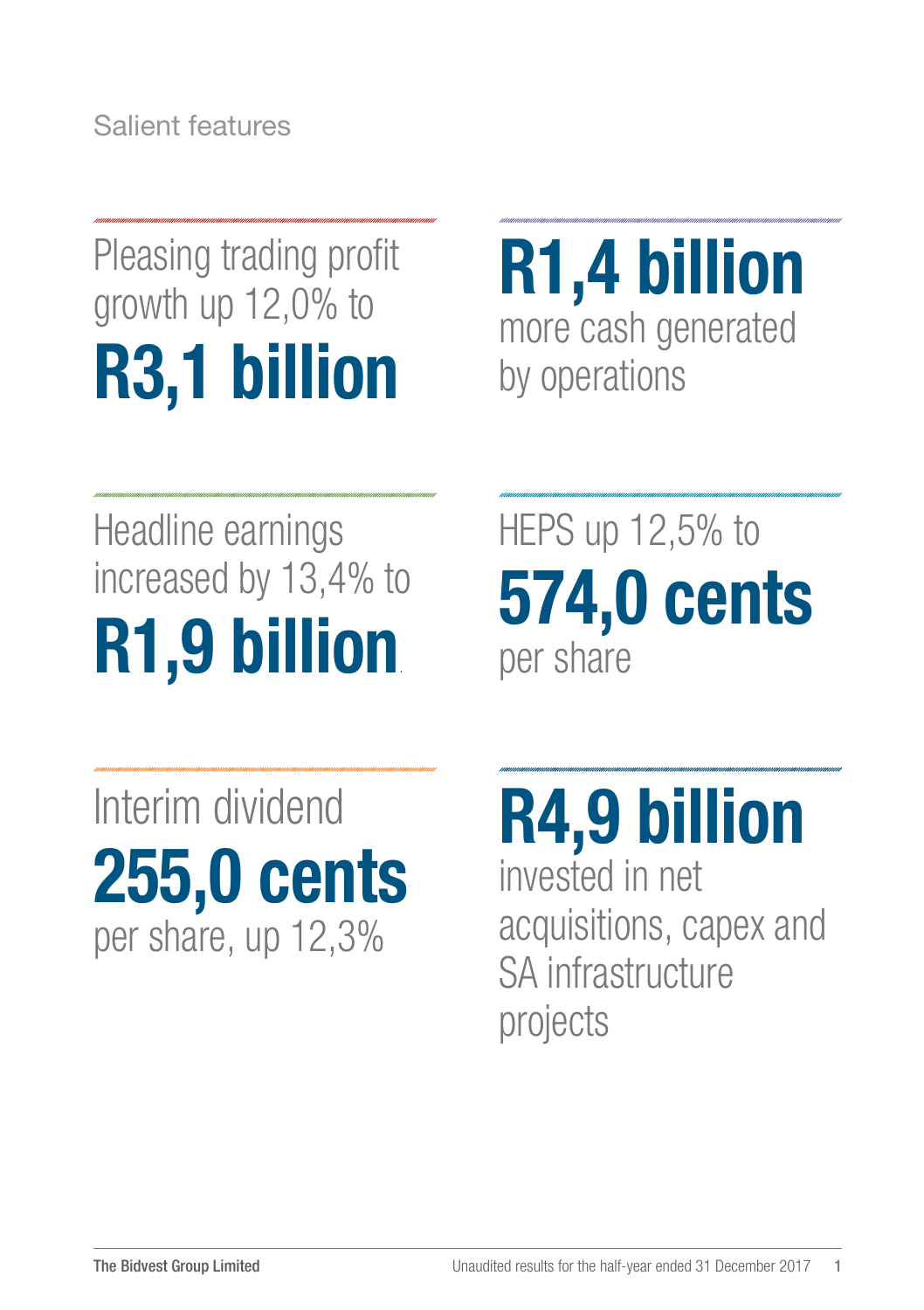## Financial statistics

for the

|                                              | Half-year ended<br>31 December |                          |                   |          |  |
|----------------------------------------------|--------------------------------|--------------------------|-------------------|----------|--|
|                                              |                                | 2017<br><b>Unaudited</b> | 2016<br>Unaudited | Change % |  |
| Revenue                                      | R billion                      | 39,9                     | 36,0              | 10,7     |  |
| Gross profit margin <sup>1</sup>             | $\frac{0}{0}$                  | 28,1                     | 28,0              | ↑        |  |
| Operating Expense ratio <sup>1</sup>         | $\frac{0}{0}$                  | 20,6                     | 20,1              | ↑        |  |
| <b>FBITDA</b>                                | R billion                      | 4,0                      | 3,6               | 10,3     |  |
| Trading result (excluding investment income) | R billion                      | 3,1                      | 2,9               | 7,3      |  |
| Trading profit                               | R billion                      | 3,1                      | 2,8               | 12,0     |  |
| Trading profit margin <sup>1</sup>           | $\frac{0}{0}$                  | 7,9                      | 7,8               | ተ        |  |
| Effective tax rate                           | $\frac{0}{0}$                  | 29,1                     | 29,0              | ↑        |  |
| Basic earnings                               | R billion                      | 1,9                      | 2,0               | (3,8)    |  |
| Headline earnings                            | R billion                      | 1,9                      | 1,7               | 13,4     |  |
| <b>FPS</b>                                   | cents                          | 560,6                    | 587,4             | (4,6)    |  |
| <b>HEPS</b>                                  | cents                          | 574,0                    | 510,3             | 12,5     |  |
| <b>DPS</b>                                   | cents                          | 255,0                    | 227,0             | 12,3     |  |
| Rolling EBITDA interest cover                | times                          | 7,6                      | 7,5               | ↑        |  |
| Net debt/rolling EBITDA                      | times                          | 1,1                      | 1,1               |          |  |
| Fixed rate net debt ratio                    | $\frac{0}{0}$                  | 16,6                     | 34,9              |          |  |
| Long-term portion of gross debt              | $\frac{0}{0}$                  | 60,5                     | 51,3              | ↑        |  |
| Average funds employed                       | R billion                      | 29,6                     | 28,3              | 4,8      |  |
| Average return on funds employed (ROFE)      | $\%$                           | 22,8                     | 21,4              | ተ        |  |
| Cash conversion <sup>2</sup>                 | $\frac{0}{0}$                  | 50,9                     | 20,7              | ↑        |  |
| Weighted number of shares                    | million                        | 335,5                    | 332,9             | 0,8      |  |

*1 As % of revenue*

*2 As % of trading profit*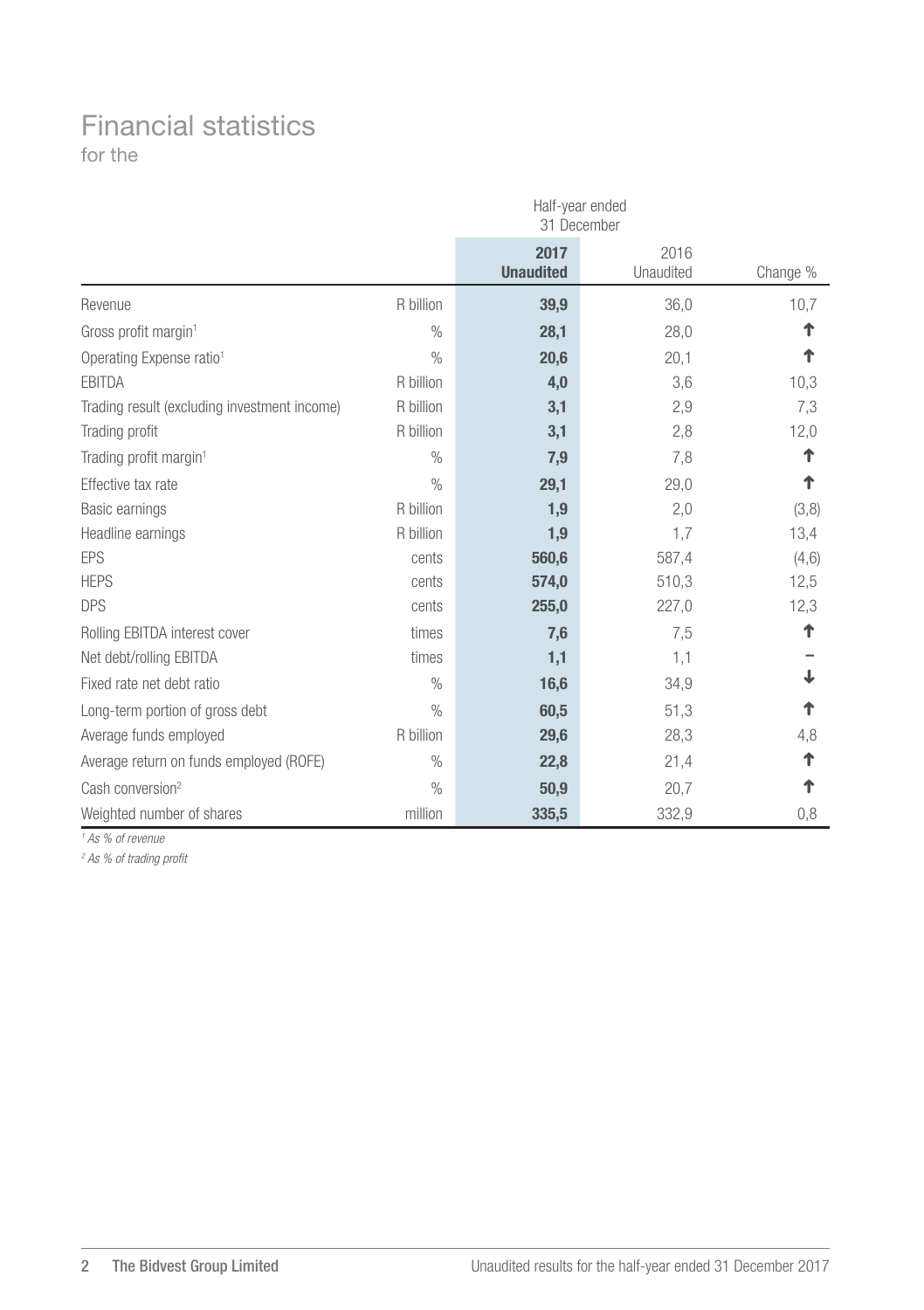## Condensed consolidated income statement for the

|                                               | Half-year ended<br>31 December | Year ended<br>30 June       |        |                 |  |
|-----------------------------------------------|--------------------------------|-----------------------------|--------|-----------------|--|
| R'000                                         | 2017<br><b>Unaudited</b>       | 2016<br>Unaudited<br>change |        | 2017<br>Audited |  |
| Revenue                                       | 39 908 810                     | 36 035 871                  | 10,7   | 70 998 001      |  |
| Cost of revenue                               | (28691135)                     | (25955901)                  | 10,5   | (50342325)      |  |
| Gross profit                                  | 11 217 675                     | 10 079 970                  | 11,3   | 20 655 676      |  |
| Operating expenses                            | (8207847)                      | (7252262)                   | 13,2   | (15131637)      |  |
| Other income                                  | 107 794                        | 77 350                      |        | 282 122         |  |
| Trading result                                | 3 117 622                      | 2 905 058                   | 7,3    | 5 806 161       |  |
| Income (loss) from investments                | 24 907                         | (98 247)                    |        | 210776          |  |
| <b>Trading profit</b>                         | 3 142 529                      | 2806811                     | 12,0   | 6 016 937       |  |
| Share-based payment expense                   | (84082)                        | (69659)                     |        | (143145)        |  |
| Acquisition costs and intangible amortisation | (61028)                        | (14546)                     |        | (24 230)        |  |
| Net capital items                             | (1949)                         | 229 306                     |        | 1 027 588       |  |
| <b>Operating profit</b>                       | 2 995 470                      | 2 951 912                   | 1,5    | 6 877 150       |  |
| Net finance charges                           | (523 510)                      | (521 289)                   | 0.4    | (1059560)       |  |
| Finance income                                | 67737                          | 23 355                      |        | 232 069         |  |
| Finance charges                               | (591 247)                      | (544644)                    |        | (1291629)       |  |
| Share of profit of associates                 | 214 352                        | 200 883                     | 6,7    | 379 231         |  |
| Current period earnings                       | 221 424                        | 175 224                     | 26.4   | 354 966         |  |
| Net capital items                             | (7072)                         | 25 659                      |        | 24 265          |  |
| Profit before taxation                        | 2686312                        | 2 631 506                   | 2,1    | 6 196 821       |  |
| Taxation                                      | (736 093)                      | (638 248)                   | 15,3   | (1328232)       |  |
| Profit for the period                         | 1950219                        | 1993258                     |        | 4 868 589       |  |
| Attributable to:                              |                                |                             |        |                 |  |
| Shareholders of the Company                   | 1880957                        | 1 955 364                   | (3,8)  | 4769940         |  |
| Non-controlling interest                      | 69 262                         | 37 894                      | 82,8   | 98 649          |  |
|                                               | 1950219                        | 1 993 258                   | (2, 2) | 4 868 589       |  |
| Basic earnings per share (cents)              | 560,6                          | 587,4                       | (4, 6) | 1 430,3         |  |
| Diluted basic earnings per share (cents)      | 557,1                          | 586,8                       | (5,1)  | 1 423,4         |  |
| Headline earnings per share (cents)           | 574,0                          | 510,3                       | 12,5   | 1 108.2         |  |
| Diluted headline earnings per share (cents)   | 570,5                          | 509,8                       | 11,9   | 1 102,9         |  |
| Shares in issue                               |                                |                             |        |                 |  |
| Total ('000)                                  | 336 296                        | 333 603                     |        | 335 094         |  |
| Weighted ('000)                               | 335 546                        | 332 897                     |        | 333 497         |  |
| Diluted weighted ('000)                       | 337 630                        | 333 208                     |        | 335 098         |  |
| Dividends per share (cents)                   | 255,0                          | 227,0                       | 12,3   | 491,0           |  |
| Interim                                       | 255,0                          | 227,0                       | 12,3   | 227,0           |  |
| Final                                         |                                |                             |        | 264,0           |  |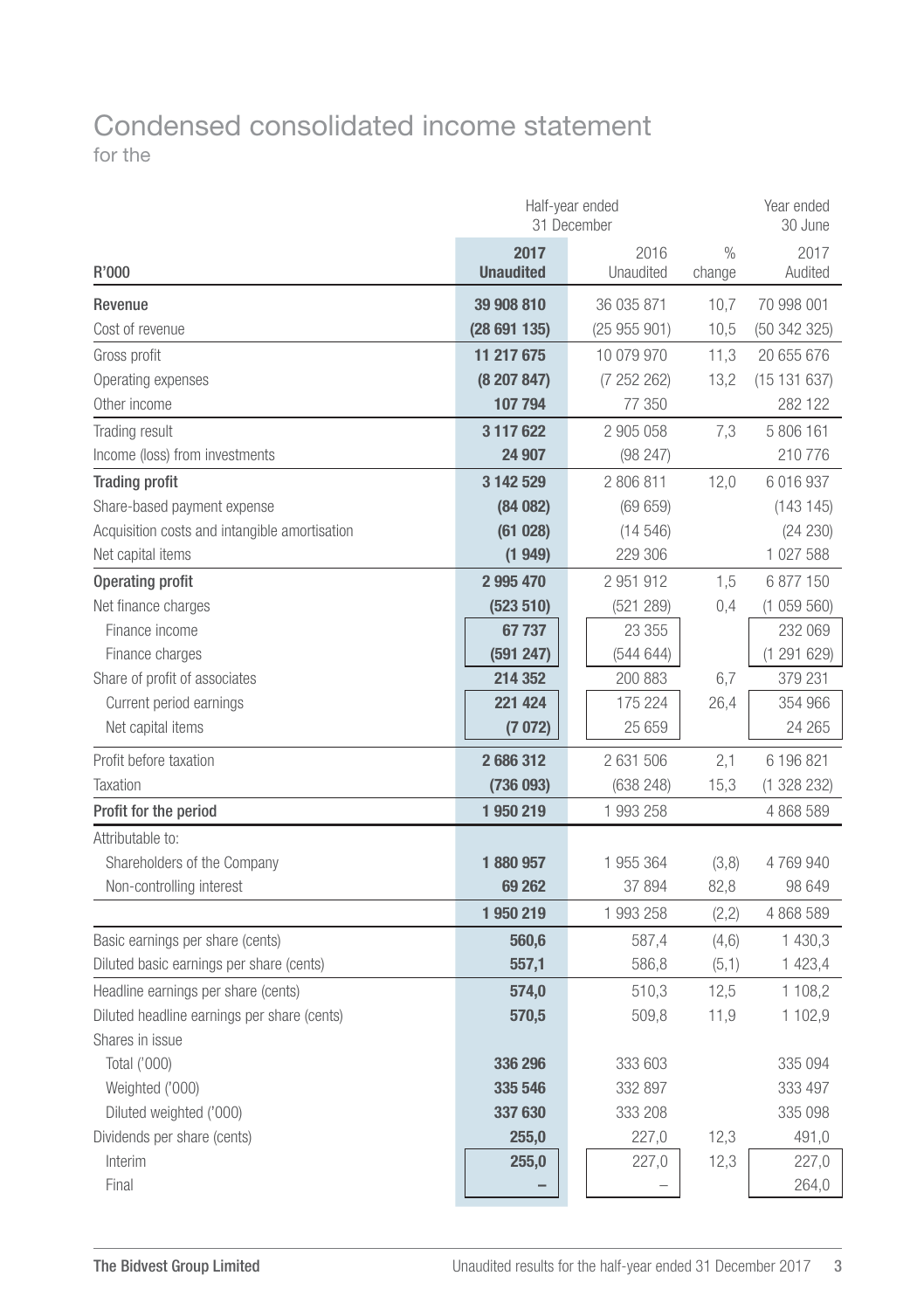|                                                                                                                                         | Half-year ended<br>31 December | Year ended<br>30 June |                         |                 |
|-----------------------------------------------------------------------------------------------------------------------------------------|--------------------------------|-----------------------|-------------------------|-----------------|
| R'000                                                                                                                                   | 2017<br><b>Unaudited</b>       | 2016<br>Unaudited     | $\frac{0}{n}$<br>change | 2017<br>Audited |
| <b>Headline earnings</b>                                                                                                                |                                |                       |                         |                 |
| The following adjustments to profit attributable to<br>shareholders were taken into account in the calculation of<br>headline earnings: |                                |                       |                         |                 |
| Profit attributable to shareholders of the Company                                                                                      | 1880957                        | 1955364               | (3,8)                   | 4769940         |
| Impairment reversal of property, plant and equipment;<br>goodwill and intangible assets                                                 |                                | (190)                 |                         | (1403)          |
| Property, plant and equipment #                                                                                                         |                                | (264)                 |                         | (1147)          |
| <b>Taxation effect</b>                                                                                                                  |                                | 74                    |                         | 158             |
| Non-controlling interest                                                                                                                |                                |                       |                         | (414)           |
| Net loss disposal of interests in subsidiaries and disposal<br>and closure of businesses                                                | 13500                          | 6338                  |                         | 50874           |
| Loss on disposal and closure #                                                                                                          | 13500                          | 11 782                |                         | 65 311          |
| <b>Taxation effect</b>                                                                                                                  |                                | (5444)                |                         | (14437)         |
| Net loss (profit) on disposal and remeasurement to<br>recoverable fair value of associates                                              | 59 687                         | (220646)              |                         | (1080926)       |
| Remeasurement to recoverable fair value of associate #                                                                                  | 59 144                         | (216 563)             |                         | (1144633)       |
| Net loss (profit) on change in shareholding in associates #                                                                             | 543                            | (4083)                |                         | 82 072          |
| <b>Taxation effect</b>                                                                                                                  |                                |                       |                         | (18365)         |
| Net profit on disposal of property, plant and equipment and<br>intangible assets                                                        | (35 200)                       | (5335)                |                         | (7114)          |
| Property, plant and equipment #                                                                                                         | (48551)                        | 57                    |                         | (8446)          |
| Intangible assets #                                                                                                                     | (22687)                        | (9 000)               |                         | (9371)          |
| <b>Taxation effect</b>                                                                                                                  | 1 539                          | (18)                  |                         | 2909            |
| Non-controlling interest                                                                                                                | 34 499                         | 3 6 2 6               |                         | 7 7 9 4         |
| Gain on bargain purchase #                                                                                                              |                                | (11 235)              |                         | (11374)         |
| Non-headline items included in equity accounted earnings of<br>associated companies                                                     | 7 0 7 2                        | (25659)               |                         | (24 265)        |
| <b>Headline earnings</b>                                                                                                                | 1926016                        | 1 698 637             | 13.4                    | 3 695 732       |

*# Items above included as capital items on condensed consolidated income statement.*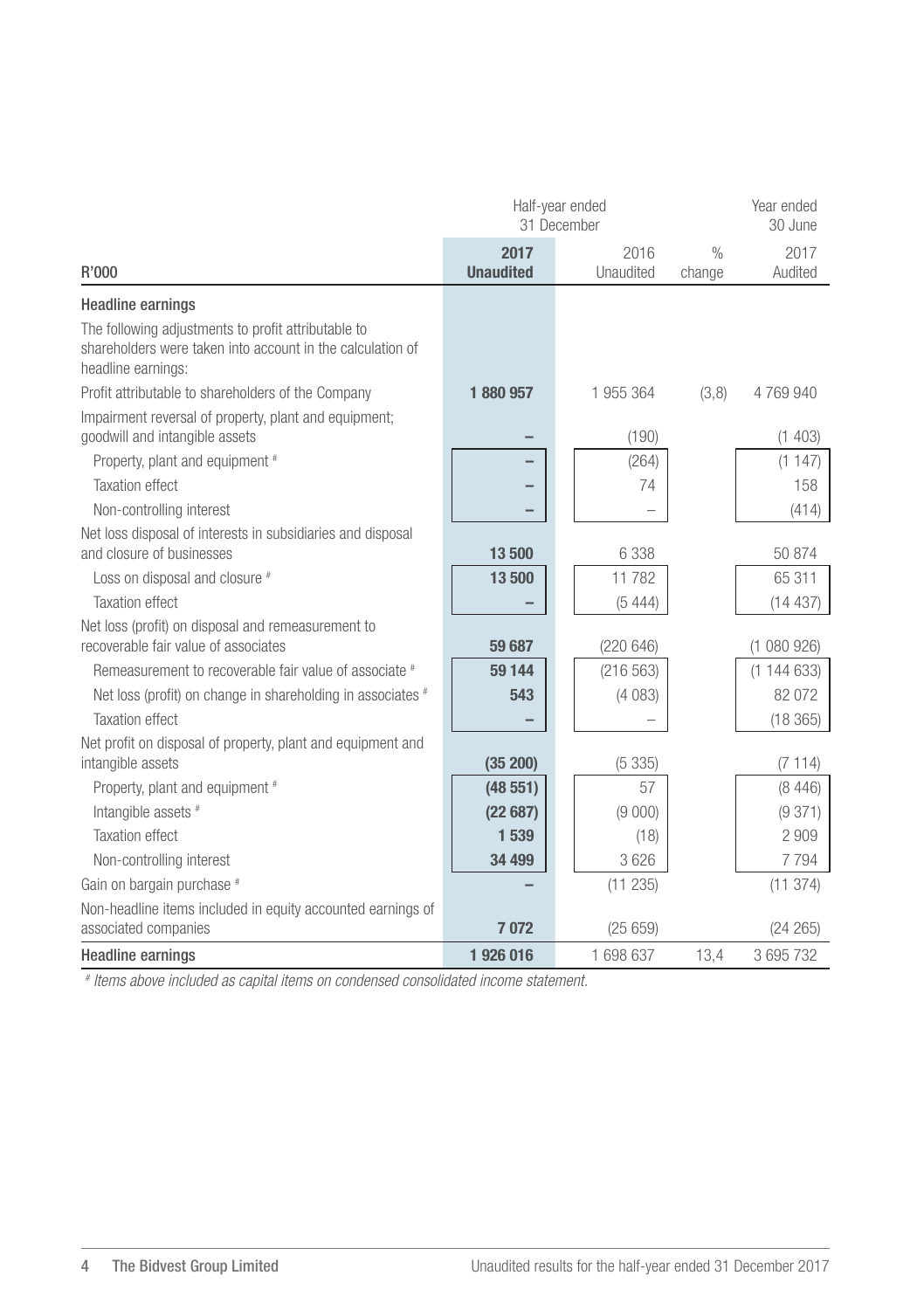## Condensed consolidated statement of other comprehensive income

for the

|                                                                       | Half-year ended<br>31 December | Year ended<br>30 June |                 |
|-----------------------------------------------------------------------|--------------------------------|-----------------------|-----------------|
| R'000                                                                 | 2017<br><b>Unaudited</b>       | 2016<br>Unaudited     | 2017<br>Audited |
| Profit for the period                                                 | 1950219                        | 1 993 258             | 4 868 589       |
| Other comprehensive expense                                           | (44807)                        | (56917)               | (126903)        |
| Items that may be reclassified subsequently to profit or loss         | (44807)                        | (56917)               | (134 297)       |
| Foreign currency translation reserve                                  |                                |                       |                 |
| Exchange differences arising during the period                        | (37623)                        | (46676)               | (117 787)       |
| Available-for-sale financial assets                                   |                                |                       |                 |
| Net fair value gain (loss) on available-for-sale financial assets     | 1 1 1 8                        | (130)                 | 2527            |
| Cash flow hedges                                                      |                                |                       |                 |
| Fair value loss arising during the period                             | (11531)                        | (14043)               | (26 440)        |
| Taxation effect for the period                                        | 3 2 2 9                        | 3932                  | 7 4 0 3         |
| Items that will not be reclassified subsequently to profit or loss    |                                |                       | 7 3 9 4         |
| Defined benefit obligations                                           |                                |                       |                 |
| Net remeasurement of defined benefit obligations during<br>the period |                                |                       | 10 278          |
| <b>Taxation effects</b>                                               |                                |                       |                 |
| Taxation charge for the period                                        |                                |                       | (2884)          |
| Total comprehensive income for the period                             | 1 905 412                      | 1 936 341             | 4741686         |
| Attributable to                                                       |                                |                       |                 |
| Shareholders of the Company                                           | 1840213                        | 1 903 201             | 4 654 904       |
| Non-controlling interest                                              | 65 199                         | 33 140                | 86782           |
|                                                                       | 1 905 412                      | 1 936 341             | 4741686         |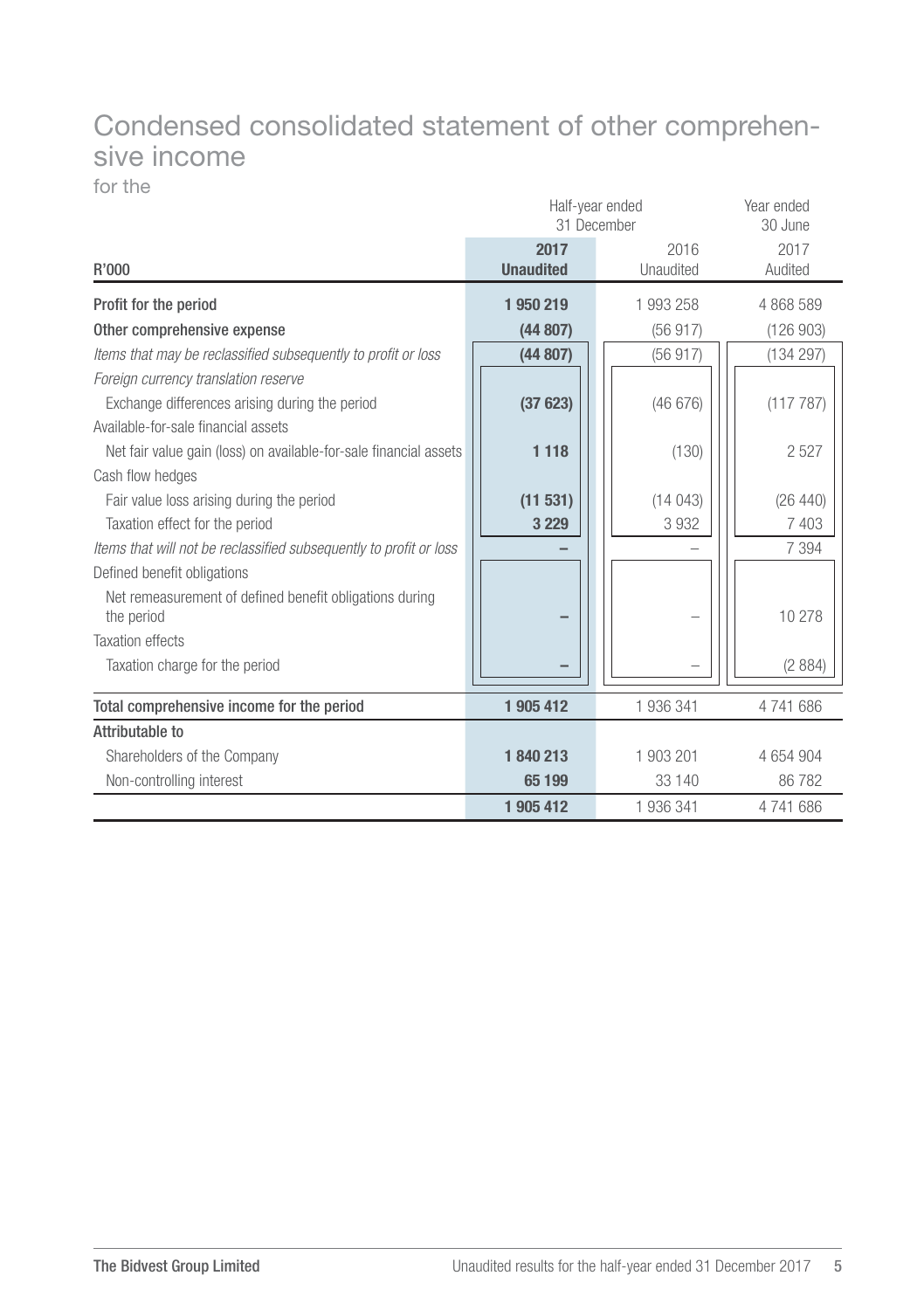## Condensed consolidated statement of cash flows for the

|                                                                                         | Half-year ended<br>31 December | Year ended<br>30 June |             |
|-----------------------------------------------------------------------------------------|--------------------------------|-----------------------|-------------|
|                                                                                         | 2017                           | 2016                  | 2017        |
| R'000                                                                                   | <b>Unaudited</b>               | Unaudited             | Audited     |
| Cash flows from operating activities                                                    | 1 139 588                      | (83799)               | 2 816 458   |
| Operating profit                                                                        | 2 995 470                      | 2 951 912             | 6877150     |
| Dividends from associates                                                               | 103 149                        | 57 359                | 114 494     |
| Acquisition costs                                                                       | 48715                          | 14 546                | 24 230      |
| Depreciation and amortisation                                                           | 883 335                        | 828 482               | 1 641 568   |
| Remeasurement to recoverable fair value of associates                                   | 59 144                         | (216 563)             | (1144633)   |
| Other cash and non-cash items                                                           | (205664)                       | 46 480                | (265 154)   |
| Cash generated by operations before changes in working                                  |                                |                       |             |
| capital                                                                                 | 3884149                        | 3682216               | 7 247 655   |
| Changes in working capital                                                              | (631 281)                      | (1873884)             | (367 886)   |
| Cash generated by operations                                                            | 3 252 868                      | 1 808 332             | 6879769     |
| Net finance charges paid                                                                | (517315)                       | (513759)              | (1030415)   |
| Taxation paid                                                                           | (555 444)                      | (527 575)             | (1 373 927) |
| Dividends paid by - Company                                                             | (884649)                       | (772306)              | (1529585)   |
| $-$ subsidiaries                                                                        | (155 872)                      | (78491)               | (129 384)   |
| Cash effects of investment activities                                                   | (4 913 559)                    | (1367341)             | (1621011)   |
| Net (additions) disposals to vehicle rental fleet                                       | (427843)                       | (139179)              | 107 399     |
| Net additions to property, plant and equipment                                          | (1033230)                      | (988037)              | (1895257)   |
| Net additions to intangible assets                                                      | (27167)                        | (27 564)              | (141066)    |
| Net (acquisitions) disposals of subsidiaries, businesses,<br>associates and investments | (3425319)                      | (212 561)             | 307 913     |
| Cash effects of financing activities                                                    | 717 447                        | (870934)              | (21 223)    |
| Proceeds from shares issued - Company                                                   | 218 339                        |                       |             |
| Disposal of treasury shares                                                             |                                | 112771                | 274 229     |
| Net borrowings raised (repaid)                                                          | 499 108                        | (983705)              | (295 452)   |
| Net (decrease) increase in cash and cash equivalents                                    | (3056524)                      | (2322074)             | 1 174 224   |
| Net cash and cash equivalents at the beginning of the period                            | 3886417                        | 2706226               | 2706226     |
| Exchange rate adjustment                                                                | (22695)                        | 8 1 2 6               | 5967        |
| Net cash and cash equivalents at end of the period                                      | 807 198                        | 392 278               | 3 886 417   |
| Net cash and cash equivalents comprise:                                                 |                                |                       |             |
| Cash and cash equivalents                                                               | 4710829                        | 3 566 407             | 5 132 550   |
| Bank overdrafts shown as short-term portion of                                          |                                |                       |             |
| interest-bearing borrowings                                                             | (3903631)                      | (3174129)             | (1 246 133) |
|                                                                                         | 807 198                        | 392 278               | 3 886 417   |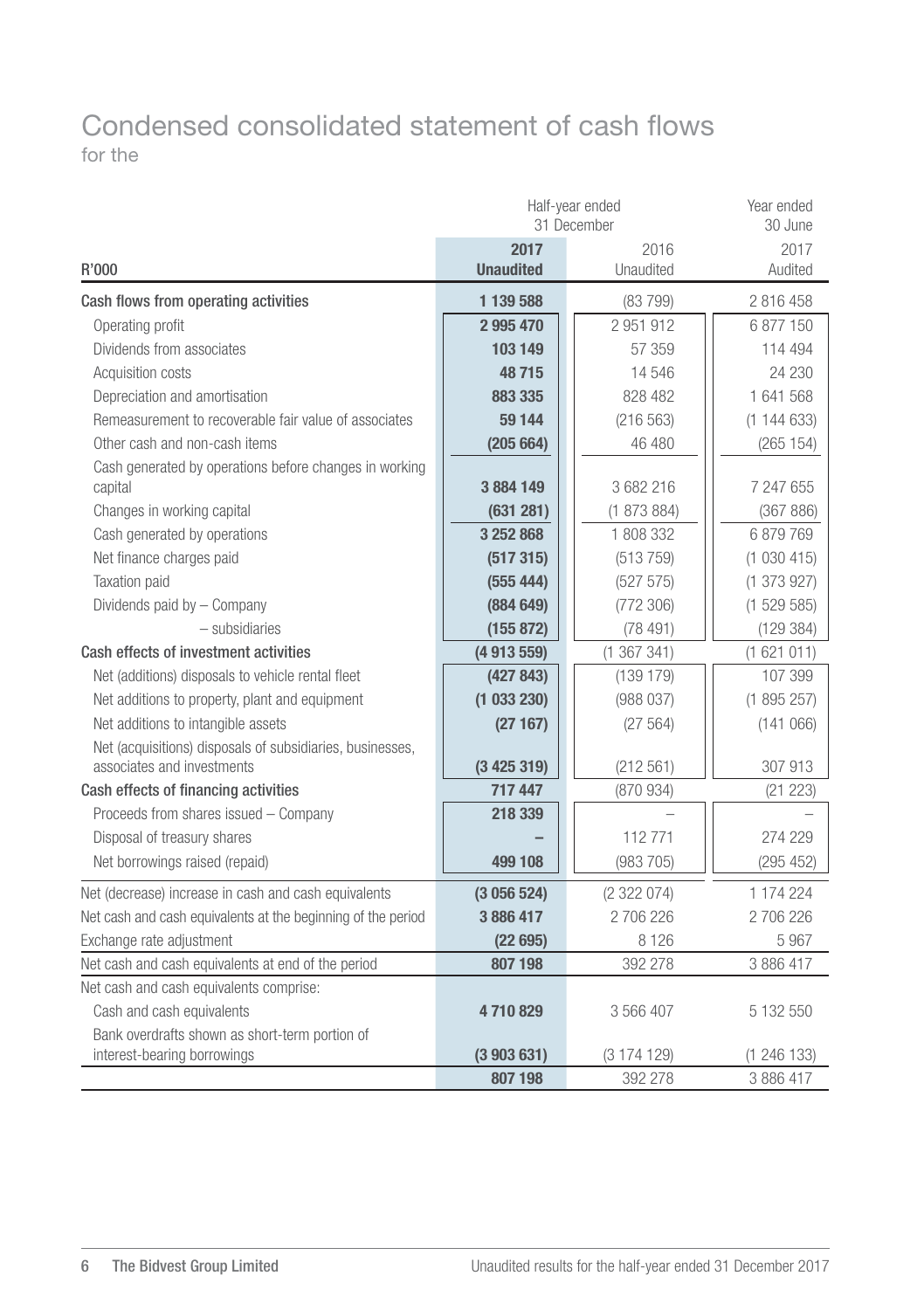## Condensed consolidated statement of financial position as at

| 2017<br>2016<br>2017<br><b>Unaudited</b><br>Unaudited<br>Audited<br>R'000<br><b>ASSETS</b><br>Non-current assets<br>29 495 039<br>23 980 597<br>25 323 700<br>10 247 335<br>10 474 205<br>Property, plant and equipment<br>10 952 087<br>Intangible assets<br>3 240 955<br>972 036<br>1 667 710<br>Goodwill<br>4 432 465<br>3 527 268<br>3 167 700<br>Deferred taxation assets<br>679 003<br>585 094<br>728 913<br>Defined benefit pension surplus<br>202 886<br>180 035<br>202 886<br>Interest in associates<br>5 422 643<br>4 687 124<br>5 375 328<br>Investments<br>3 441 503<br>2 827 975<br>2 843 132<br>863 826<br>Banking and other advances<br>1 123 497<br>953 730<br>24 124 871<br><b>Current assets</b><br>27 353 676<br>26 067 498<br>Vehicle rental fleet<br>1 302 094<br>1 331 662<br>992 942<br>8948644<br>8 989 473<br>8 595 692<br>Inventories<br>Short-term portion of banking and other advances<br>831 335<br>729 610<br>1 026 974<br>Trade and other receivables<br>9 507 719<br>10 136 307<br>11 362 836<br>Taxation<br>197 938<br>183 033<br>Cash and cash equivalents<br>4710829<br>3 566 407<br>5 132 550<br><b>Total assets</b><br>56 848 715<br>48 105 468<br>51 391 198<br><b>EQUITY AND LIABILITIES</b><br>24 099 449<br>20 975 140<br>Capital and reserves<br>23 044 323<br>22 828 089<br>19 641 236<br>21 697 305<br>Attributable to shareholders of the Company<br>Non-controlling interest<br>1 271 360<br>1 333 904<br>1 347 018<br><b>Non-current liabilities</b><br>10 452 242<br>7 333 237<br>7 165 102<br>Deferred taxation liabilities<br>1077226<br>751 293<br>1 014 705<br>Life assurance fund<br>631 058<br>23 971<br>311 355<br>6 133 248<br>8 3 2 4 5 5 1<br>5 408 072<br>Long-term portion of borrowings<br>Post-retirement obligations<br>77 197<br>76 266<br>78 880<br>Puttable non-controlling interest liabilities<br>50741<br>60 990<br>60 990<br>Long-term portion of provisions<br>176 017<br>140 167<br>149 907<br>Long-term portion of operating lease liabilities<br>106 134<br>154 937<br>142 876<br><b>Current liabilities</b><br>19 797 091<br>21 181 773<br>22 297 024<br>10 921 805<br>9536312<br>11 033 424<br>Trade and other payables<br>278 582<br>Short-term portion of provisions<br>453 230<br>401 179<br>Vendors for acquisition<br>39 5 23<br>56 471<br>52 691<br>Taxation<br>298 688<br>78711<br>109771<br>3 902 707<br>Amounts owed to bank depositors<br>5 132 068<br>4 412 104<br>Short-term portion of borrowings<br>5 434 762<br>5 825 491<br>5 308 369<br><b>Total equity and liabilities</b><br>56 848 715<br>48 105 468<br>51 391 198<br>Net tangible asset value per share (cents)<br>4506<br>4539<br>5032<br>Net asset value per share (cents)<br>6788<br>5888<br>6475 | 31 December | 30 June |  |
|--------------------------------------------------------------------------------------------------------------------------------------------------------------------------------------------------------------------------------------------------------------------------------------------------------------------------------------------------------------------------------------------------------------------------------------------------------------------------------------------------------------------------------------------------------------------------------------------------------------------------------------------------------------------------------------------------------------------------------------------------------------------------------------------------------------------------------------------------------------------------------------------------------------------------------------------------------------------------------------------------------------------------------------------------------------------------------------------------------------------------------------------------------------------------------------------------------------------------------------------------------------------------------------------------------------------------------------------------------------------------------------------------------------------------------------------------------------------------------------------------------------------------------------------------------------------------------------------------------------------------------------------------------------------------------------------------------------------------------------------------------------------------------------------------------------------------------------------------------------------------------------------------------------------------------------------------------------------------------------------------------------------------------------------------------------------------------------------------------------------------------------------------------------------------------------------------------------------------------------------------------------------------------------------------------------------------------------------------------------------------------------------------------------------------------------------------------------------------------------------------------------------------------------------------------------------------------------------------------------------------------------------------------------------------------------------------------------------------------------------------------|-------------|---------|--|
|                                                                                                                                                                                                                                                                                                                                                                                                                                                                                                                                                                                                                                                                                                                                                                                                                                                                                                                                                                                                                                                                                                                                                                                                                                                                                                                                                                                                                                                                                                                                                                                                                                                                                                                                                                                                                                                                                                                                                                                                                                                                                                                                                                                                                                                                                                                                                                                                                                                                                                                                                                                                                                                                                                                                                        |             |         |  |
|                                                                                                                                                                                                                                                                                                                                                                                                                                                                                                                                                                                                                                                                                                                                                                                                                                                                                                                                                                                                                                                                                                                                                                                                                                                                                                                                                                                                                                                                                                                                                                                                                                                                                                                                                                                                                                                                                                                                                                                                                                                                                                                                                                                                                                                                                                                                                                                                                                                                                                                                                                                                                                                                                                                                                        |             |         |  |
|                                                                                                                                                                                                                                                                                                                                                                                                                                                                                                                                                                                                                                                                                                                                                                                                                                                                                                                                                                                                                                                                                                                                                                                                                                                                                                                                                                                                                                                                                                                                                                                                                                                                                                                                                                                                                                                                                                                                                                                                                                                                                                                                                                                                                                                                                                                                                                                                                                                                                                                                                                                                                                                                                                                                                        |             |         |  |
|                                                                                                                                                                                                                                                                                                                                                                                                                                                                                                                                                                                                                                                                                                                                                                                                                                                                                                                                                                                                                                                                                                                                                                                                                                                                                                                                                                                                                                                                                                                                                                                                                                                                                                                                                                                                                                                                                                                                                                                                                                                                                                                                                                                                                                                                                                                                                                                                                                                                                                                                                                                                                                                                                                                                                        |             |         |  |
|                                                                                                                                                                                                                                                                                                                                                                                                                                                                                                                                                                                                                                                                                                                                                                                                                                                                                                                                                                                                                                                                                                                                                                                                                                                                                                                                                                                                                                                                                                                                                                                                                                                                                                                                                                                                                                                                                                                                                                                                                                                                                                                                                                                                                                                                                                                                                                                                                                                                                                                                                                                                                                                                                                                                                        |             |         |  |
|                                                                                                                                                                                                                                                                                                                                                                                                                                                                                                                                                                                                                                                                                                                                                                                                                                                                                                                                                                                                                                                                                                                                                                                                                                                                                                                                                                                                                                                                                                                                                                                                                                                                                                                                                                                                                                                                                                                                                                                                                                                                                                                                                                                                                                                                                                                                                                                                                                                                                                                                                                                                                                                                                                                                                        |             |         |  |
|                                                                                                                                                                                                                                                                                                                                                                                                                                                                                                                                                                                                                                                                                                                                                                                                                                                                                                                                                                                                                                                                                                                                                                                                                                                                                                                                                                                                                                                                                                                                                                                                                                                                                                                                                                                                                                                                                                                                                                                                                                                                                                                                                                                                                                                                                                                                                                                                                                                                                                                                                                                                                                                                                                                                                        |             |         |  |
|                                                                                                                                                                                                                                                                                                                                                                                                                                                                                                                                                                                                                                                                                                                                                                                                                                                                                                                                                                                                                                                                                                                                                                                                                                                                                                                                                                                                                                                                                                                                                                                                                                                                                                                                                                                                                                                                                                                                                                                                                                                                                                                                                                                                                                                                                                                                                                                                                                                                                                                                                                                                                                                                                                                                                        |             |         |  |
|                                                                                                                                                                                                                                                                                                                                                                                                                                                                                                                                                                                                                                                                                                                                                                                                                                                                                                                                                                                                                                                                                                                                                                                                                                                                                                                                                                                                                                                                                                                                                                                                                                                                                                                                                                                                                                                                                                                                                                                                                                                                                                                                                                                                                                                                                                                                                                                                                                                                                                                                                                                                                                                                                                                                                        |             |         |  |
|                                                                                                                                                                                                                                                                                                                                                                                                                                                                                                                                                                                                                                                                                                                                                                                                                                                                                                                                                                                                                                                                                                                                                                                                                                                                                                                                                                                                                                                                                                                                                                                                                                                                                                                                                                                                                                                                                                                                                                                                                                                                                                                                                                                                                                                                                                                                                                                                                                                                                                                                                                                                                                                                                                                                                        |             |         |  |
|                                                                                                                                                                                                                                                                                                                                                                                                                                                                                                                                                                                                                                                                                                                                                                                                                                                                                                                                                                                                                                                                                                                                                                                                                                                                                                                                                                                                                                                                                                                                                                                                                                                                                                                                                                                                                                                                                                                                                                                                                                                                                                                                                                                                                                                                                                                                                                                                                                                                                                                                                                                                                                                                                                                                                        |             |         |  |
|                                                                                                                                                                                                                                                                                                                                                                                                                                                                                                                                                                                                                                                                                                                                                                                                                                                                                                                                                                                                                                                                                                                                                                                                                                                                                                                                                                                                                                                                                                                                                                                                                                                                                                                                                                                                                                                                                                                                                                                                                                                                                                                                                                                                                                                                                                                                                                                                                                                                                                                                                                                                                                                                                                                                                        |             |         |  |
|                                                                                                                                                                                                                                                                                                                                                                                                                                                                                                                                                                                                                                                                                                                                                                                                                                                                                                                                                                                                                                                                                                                                                                                                                                                                                                                                                                                                                                                                                                                                                                                                                                                                                                                                                                                                                                                                                                                                                                                                                                                                                                                                                                                                                                                                                                                                                                                                                                                                                                                                                                                                                                                                                                                                                        |             |         |  |
|                                                                                                                                                                                                                                                                                                                                                                                                                                                                                                                                                                                                                                                                                                                                                                                                                                                                                                                                                                                                                                                                                                                                                                                                                                                                                                                                                                                                                                                                                                                                                                                                                                                                                                                                                                                                                                                                                                                                                                                                                                                                                                                                                                                                                                                                                                                                                                                                                                                                                                                                                                                                                                                                                                                                                        |             |         |  |
|                                                                                                                                                                                                                                                                                                                                                                                                                                                                                                                                                                                                                                                                                                                                                                                                                                                                                                                                                                                                                                                                                                                                                                                                                                                                                                                                                                                                                                                                                                                                                                                                                                                                                                                                                                                                                                                                                                                                                                                                                                                                                                                                                                                                                                                                                                                                                                                                                                                                                                                                                                                                                                                                                                                                                        |             |         |  |
|                                                                                                                                                                                                                                                                                                                                                                                                                                                                                                                                                                                                                                                                                                                                                                                                                                                                                                                                                                                                                                                                                                                                                                                                                                                                                                                                                                                                                                                                                                                                                                                                                                                                                                                                                                                                                                                                                                                                                                                                                                                                                                                                                                                                                                                                                                                                                                                                                                                                                                                                                                                                                                                                                                                                                        |             |         |  |
|                                                                                                                                                                                                                                                                                                                                                                                                                                                                                                                                                                                                                                                                                                                                                                                                                                                                                                                                                                                                                                                                                                                                                                                                                                                                                                                                                                                                                                                                                                                                                                                                                                                                                                                                                                                                                                                                                                                                                                                                                                                                                                                                                                                                                                                                                                                                                                                                                                                                                                                                                                                                                                                                                                                                                        |             |         |  |
|                                                                                                                                                                                                                                                                                                                                                                                                                                                                                                                                                                                                                                                                                                                                                                                                                                                                                                                                                                                                                                                                                                                                                                                                                                                                                                                                                                                                                                                                                                                                                                                                                                                                                                                                                                                                                                                                                                                                                                                                                                                                                                                                                                                                                                                                                                                                                                                                                                                                                                                                                                                                                                                                                                                                                        |             |         |  |
|                                                                                                                                                                                                                                                                                                                                                                                                                                                                                                                                                                                                                                                                                                                                                                                                                                                                                                                                                                                                                                                                                                                                                                                                                                                                                                                                                                                                                                                                                                                                                                                                                                                                                                                                                                                                                                                                                                                                                                                                                                                                                                                                                                                                                                                                                                                                                                                                                                                                                                                                                                                                                                                                                                                                                        |             |         |  |
|                                                                                                                                                                                                                                                                                                                                                                                                                                                                                                                                                                                                                                                                                                                                                                                                                                                                                                                                                                                                                                                                                                                                                                                                                                                                                                                                                                                                                                                                                                                                                                                                                                                                                                                                                                                                                                                                                                                                                                                                                                                                                                                                                                                                                                                                                                                                                                                                                                                                                                                                                                                                                                                                                                                                                        |             |         |  |
|                                                                                                                                                                                                                                                                                                                                                                                                                                                                                                                                                                                                                                                                                                                                                                                                                                                                                                                                                                                                                                                                                                                                                                                                                                                                                                                                                                                                                                                                                                                                                                                                                                                                                                                                                                                                                                                                                                                                                                                                                                                                                                                                                                                                                                                                                                                                                                                                                                                                                                                                                                                                                                                                                                                                                        |             |         |  |
|                                                                                                                                                                                                                                                                                                                                                                                                                                                                                                                                                                                                                                                                                                                                                                                                                                                                                                                                                                                                                                                                                                                                                                                                                                                                                                                                                                                                                                                                                                                                                                                                                                                                                                                                                                                                                                                                                                                                                                                                                                                                                                                                                                                                                                                                                                                                                                                                                                                                                                                                                                                                                                                                                                                                                        |             |         |  |
|                                                                                                                                                                                                                                                                                                                                                                                                                                                                                                                                                                                                                                                                                                                                                                                                                                                                                                                                                                                                                                                                                                                                                                                                                                                                                                                                                                                                                                                                                                                                                                                                                                                                                                                                                                                                                                                                                                                                                                                                                                                                                                                                                                                                                                                                                                                                                                                                                                                                                                                                                                                                                                                                                                                                                        |             |         |  |
|                                                                                                                                                                                                                                                                                                                                                                                                                                                                                                                                                                                                                                                                                                                                                                                                                                                                                                                                                                                                                                                                                                                                                                                                                                                                                                                                                                                                                                                                                                                                                                                                                                                                                                                                                                                                                                                                                                                                                                                                                                                                                                                                                                                                                                                                                                                                                                                                                                                                                                                                                                                                                                                                                                                                                        |             |         |  |
|                                                                                                                                                                                                                                                                                                                                                                                                                                                                                                                                                                                                                                                                                                                                                                                                                                                                                                                                                                                                                                                                                                                                                                                                                                                                                                                                                                                                                                                                                                                                                                                                                                                                                                                                                                                                                                                                                                                                                                                                                                                                                                                                                                                                                                                                                                                                                                                                                                                                                                                                                                                                                                                                                                                                                        |             |         |  |
|                                                                                                                                                                                                                                                                                                                                                                                                                                                                                                                                                                                                                                                                                                                                                                                                                                                                                                                                                                                                                                                                                                                                                                                                                                                                                                                                                                                                                                                                                                                                                                                                                                                                                                                                                                                                                                                                                                                                                                                                                                                                                                                                                                                                                                                                                                                                                                                                                                                                                                                                                                                                                                                                                                                                                        |             |         |  |
|                                                                                                                                                                                                                                                                                                                                                                                                                                                                                                                                                                                                                                                                                                                                                                                                                                                                                                                                                                                                                                                                                                                                                                                                                                                                                                                                                                                                                                                                                                                                                                                                                                                                                                                                                                                                                                                                                                                                                                                                                                                                                                                                                                                                                                                                                                                                                                                                                                                                                                                                                                                                                                                                                                                                                        |             |         |  |
|                                                                                                                                                                                                                                                                                                                                                                                                                                                                                                                                                                                                                                                                                                                                                                                                                                                                                                                                                                                                                                                                                                                                                                                                                                                                                                                                                                                                                                                                                                                                                                                                                                                                                                                                                                                                                                                                                                                                                                                                                                                                                                                                                                                                                                                                                                                                                                                                                                                                                                                                                                                                                                                                                                                                                        |             |         |  |
|                                                                                                                                                                                                                                                                                                                                                                                                                                                                                                                                                                                                                                                                                                                                                                                                                                                                                                                                                                                                                                                                                                                                                                                                                                                                                                                                                                                                                                                                                                                                                                                                                                                                                                                                                                                                                                                                                                                                                                                                                                                                                                                                                                                                                                                                                                                                                                                                                                                                                                                                                                                                                                                                                                                                                        |             |         |  |
|                                                                                                                                                                                                                                                                                                                                                                                                                                                                                                                                                                                                                                                                                                                                                                                                                                                                                                                                                                                                                                                                                                                                                                                                                                                                                                                                                                                                                                                                                                                                                                                                                                                                                                                                                                                                                                                                                                                                                                                                                                                                                                                                                                                                                                                                                                                                                                                                                                                                                                                                                                                                                                                                                                                                                        |             |         |  |
|                                                                                                                                                                                                                                                                                                                                                                                                                                                                                                                                                                                                                                                                                                                                                                                                                                                                                                                                                                                                                                                                                                                                                                                                                                                                                                                                                                                                                                                                                                                                                                                                                                                                                                                                                                                                                                                                                                                                                                                                                                                                                                                                                                                                                                                                                                                                                                                                                                                                                                                                                                                                                                                                                                                                                        |             |         |  |
|                                                                                                                                                                                                                                                                                                                                                                                                                                                                                                                                                                                                                                                                                                                                                                                                                                                                                                                                                                                                                                                                                                                                                                                                                                                                                                                                                                                                                                                                                                                                                                                                                                                                                                                                                                                                                                                                                                                                                                                                                                                                                                                                                                                                                                                                                                                                                                                                                                                                                                                                                                                                                                                                                                                                                        |             |         |  |
|                                                                                                                                                                                                                                                                                                                                                                                                                                                                                                                                                                                                                                                                                                                                                                                                                                                                                                                                                                                                                                                                                                                                                                                                                                                                                                                                                                                                                                                                                                                                                                                                                                                                                                                                                                                                                                                                                                                                                                                                                                                                                                                                                                                                                                                                                                                                                                                                                                                                                                                                                                                                                                                                                                                                                        |             |         |  |
|                                                                                                                                                                                                                                                                                                                                                                                                                                                                                                                                                                                                                                                                                                                                                                                                                                                                                                                                                                                                                                                                                                                                                                                                                                                                                                                                                                                                                                                                                                                                                                                                                                                                                                                                                                                                                                                                                                                                                                                                                                                                                                                                                                                                                                                                                                                                                                                                                                                                                                                                                                                                                                                                                                                                                        |             |         |  |
|                                                                                                                                                                                                                                                                                                                                                                                                                                                                                                                                                                                                                                                                                                                                                                                                                                                                                                                                                                                                                                                                                                                                                                                                                                                                                                                                                                                                                                                                                                                                                                                                                                                                                                                                                                                                                                                                                                                                                                                                                                                                                                                                                                                                                                                                                                                                                                                                                                                                                                                                                                                                                                                                                                                                                        |             |         |  |
|                                                                                                                                                                                                                                                                                                                                                                                                                                                                                                                                                                                                                                                                                                                                                                                                                                                                                                                                                                                                                                                                                                                                                                                                                                                                                                                                                                                                                                                                                                                                                                                                                                                                                                                                                                                                                                                                                                                                                                                                                                                                                                                                                                                                                                                                                                                                                                                                                                                                                                                                                                                                                                                                                                                                                        |             |         |  |
|                                                                                                                                                                                                                                                                                                                                                                                                                                                                                                                                                                                                                                                                                                                                                                                                                                                                                                                                                                                                                                                                                                                                                                                                                                                                                                                                                                                                                                                                                                                                                                                                                                                                                                                                                                                                                                                                                                                                                                                                                                                                                                                                                                                                                                                                                                                                                                                                                                                                                                                                                                                                                                                                                                                                                        |             |         |  |
|                                                                                                                                                                                                                                                                                                                                                                                                                                                                                                                                                                                                                                                                                                                                                                                                                                                                                                                                                                                                                                                                                                                                                                                                                                                                                                                                                                                                                                                                                                                                                                                                                                                                                                                                                                                                                                                                                                                                                                                                                                                                                                                                                                                                                                                                                                                                                                                                                                                                                                                                                                                                                                                                                                                                                        |             |         |  |
|                                                                                                                                                                                                                                                                                                                                                                                                                                                                                                                                                                                                                                                                                                                                                                                                                                                                                                                                                                                                                                                                                                                                                                                                                                                                                                                                                                                                                                                                                                                                                                                                                                                                                                                                                                                                                                                                                                                                                                                                                                                                                                                                                                                                                                                                                                                                                                                                                                                                                                                                                                                                                                                                                                                                                        |             |         |  |
|                                                                                                                                                                                                                                                                                                                                                                                                                                                                                                                                                                                                                                                                                                                                                                                                                                                                                                                                                                                                                                                                                                                                                                                                                                                                                                                                                                                                                                                                                                                                                                                                                                                                                                                                                                                                                                                                                                                                                                                                                                                                                                                                                                                                                                                                                                                                                                                                                                                                                                                                                                                                                                                                                                                                                        |             |         |  |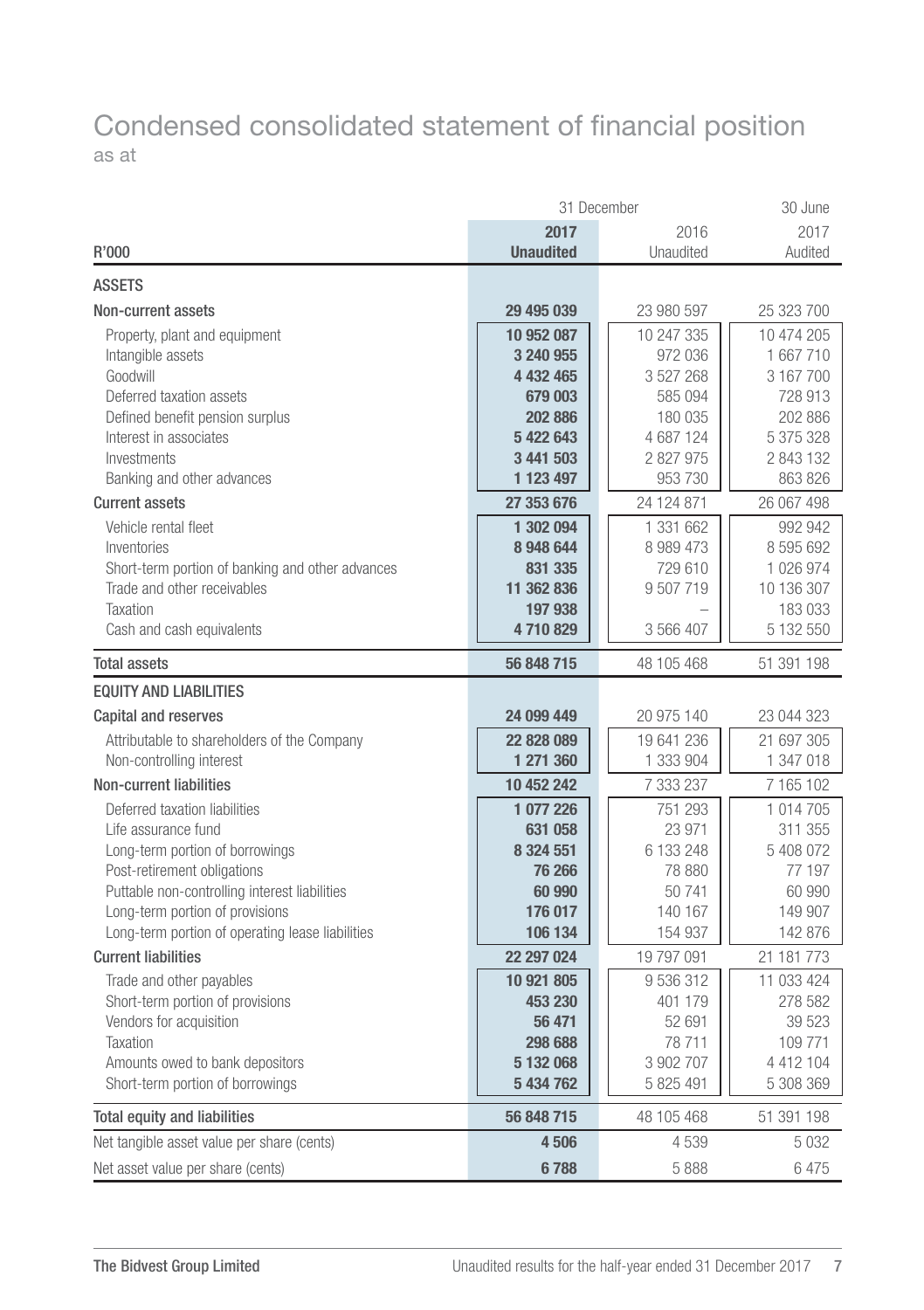## Condensed consolidated statement of changes in equity for the

|                                                                       | Half-year ended<br>31 December | Year ended<br>30 June |                      |
|-----------------------------------------------------------------------|--------------------------------|-----------------------|----------------------|
| R'000                                                                 | 2017<br><b>Unaudited</b>       | 2016<br>Unaudited     | 2017<br>Audited      |
|                                                                       |                                |                       |                      |
| Shareholders' interest                                                |                                |                       |                      |
| Issued share capital                                                  | 16830                          | 16 770                | 16770                |
| Balance at beginning of the period                                    | 16770                          | 16770                 | 16770                |
| Shares issued during the period                                       | 60                             |                       |                      |
| Share premium arising on shares issued                                | 598 071<br>379 792             | 379 792               | 379 792              |
| Balance at beginning of the period<br>Shares issued during the period | 218 613                        | 379 792               | 379 792              |
| Share issue costs                                                     |                                |                       |                      |
| Foreign currency translation reserve                                  | (334)<br>253 216               | 350 967               | 286 628              |
|                                                                       | 286 628                        |                       |                      |
| Balance at beginning of the period<br>Movement during the period      |                                | 393 429<br>(41922)    | 393 429<br>(105 885) |
| Realisation of reserve on disposal of subsidiaries and or associates  | (33 560)<br>148                | (540)                 |                      |
| Hedging reserve                                                       |                                | 15415                 | (916)<br>6489        |
| Balance at beginning of the period                                    | (1813)<br>6489                 | 25 5 26               | 25 5 26              |
| Fair value losses arising during the period                           | (11 531)                       | (14043)               | (26 440)             |
| Deferred tax recognised directly in reserve                           | 3 2 2 9                        | 3932                  | 7403                 |
| Equity-settled share-based payment reserve                            | (49459)                        | 50 644                | (14787)              |
| Balance at beginning of the period                                    | (14787)                        | 67 002                | 67 002               |
| Arising during the period                                             | 83 945                         | 69 346                | 143712               |
| Deferred tax recognised directly in reserve                           | 100 056                        | 27 598                | 81 779               |
| Utilisation during the period                                         | (218673)                       | (113302)              | (307 280)            |
| Retained earnings                                                     | 21 268 092                     | 18 245 954            | 20 279 261           |
| Balance at the beginning of the period                                | 20 279 261                     | 17 108 032            | 17 108 032           |
| Attributable profit                                                   | 1880957                        | 1 955 364             | 4769940              |
| Change in fair value of available-for-sale financial assets           | 1 1 1 8                        | (130)                 | 2 5 2 7              |
| Net remeasurement of defined benefit obligations during the period    |                                |                       | 7 3 5 9              |
| Transfer of reserves as a result of changes in shareholding of, and   |                                |                       |                      |
| other transactions with subsidiaries                                  | (8595)                         | (94060)               | (118000)             |
| Taxation direct in equity arising from transactions with subsidiaries |                                | 49 054                | 47 664               |
| Remeasurement of put option liability                                 |                                |                       | (8676)               |
| Dividends paid                                                        | (884649)                       | (772306)              | (1529585)            |
| Treasury shares                                                       | 743 152                        | 581 694               | 743 152              |
| Balance at the beginning of the period                                | 743 152                        | 468 923               | 468 923              |
| Shares disposed of in terms of share incentive scheme                 |                                | 112771                | 274 229              |
|                                                                       | 22 828 089                     | 19 641 236            | 21 697 305           |
| Equity attributable to non-controlling interest                       |                                |                       |                      |
| Balance at beginning of the period                                    | 1 347 018                      | 1 286 606             | 1 286 606            |
| Other comprehensive income                                            | 65 199                         | 33 140                | 86782                |
| Attributable profit                                                   | 69 262                         | 37 894                | 98 649               |
| Movement in foreign currency translation reserve                      | (4063)                         | (4754)                | (11902)              |
| Net remeasurement of defined benefit obligations during the period    |                                |                       | 35                   |
| Dividends paid                                                        | (155 872)                      | (78491)               | (129384)             |
| Movement in equity-settled share-based payment reserve                | 137                            | 313                   | (567)                |
| Changes in shareholding                                               | 6 283                          | (1724)                | (14419)              |
| Transfer of reserves as a result of changes in shareholding of, and   |                                |                       |                      |
| other transactions with subsidiaries                                  | 8595                           | 94 060                | 118 000              |
|                                                                       | 1 271 360                      | 1 333 904             | 1 347 018            |
| <b>Total equity</b>                                                   | 24 099 449                     | 20 975 140            | 23 044 323           |

8 The Bidvest Group Limited **Interpret Constant Constant Constant** Unaudited results for the half-year ended 31 December 2017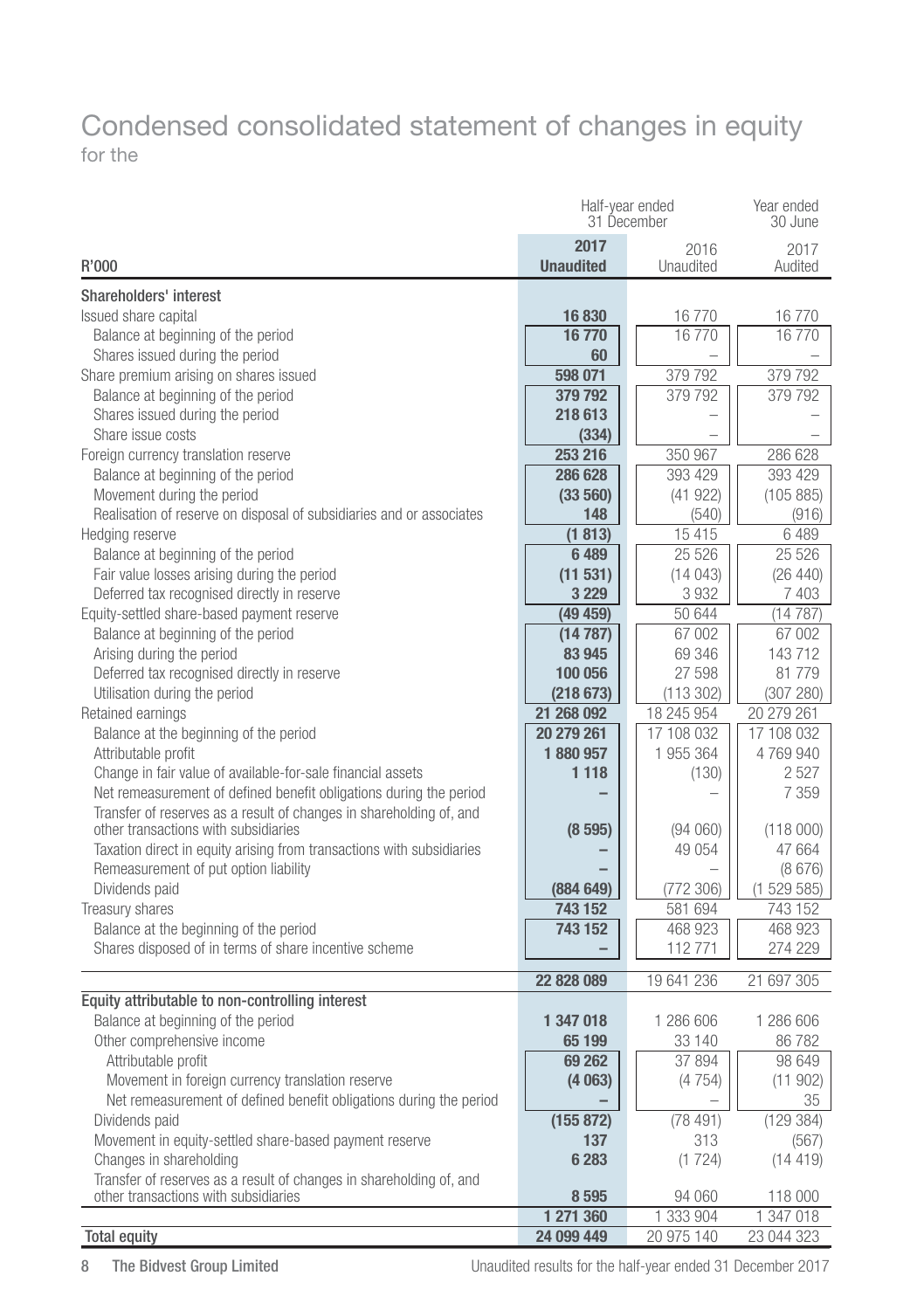## Condensed segmental analysis for the

| Half-year ended<br>31 December |                  |            |               | Year ended<br>30 June |
|--------------------------------|------------------|------------|---------------|-----------------------|
|                                | 2017             | 2016       | $\frac{0}{0}$ | 2017                  |
| R'000                          | <b>Unaudited</b> | Unaudited  | change        | Audited               |
| <b>REVENUE</b>                 |                  |            |               |                       |
| <b>Bidvest South Africa</b>    | 38 670 257       | 34 845 560 | 11,0          | 69 679 523            |
| Automotive                     | 12 695 722       | 12 371 585 | 2,6           | 24 182 054            |
| <b>Commercial Products</b>     | 4 429 244        | 3735196    | 18,6          | 8 0 25 20 2           |
| Electrical                     | 2 900 602        | 2733679    | 6,1           | 5 667 087             |
| <b>Financial Services</b>      | 1786523          | 2 003 082  | (10, 8)       | 4 009 127             |
| Freight                        | 2919455          | 2 447 272  | 19,3          | 4 986 641             |
| Office and Print               | 4 939 676        | 5 080 027  | (2,8)         | 9670916               |
| <b>Services</b>                | 8 999 035        | 6 474 719  | 39,0          | 13 138 496            |
| <b>Bidvest Namibia</b>         | 2 040 070        | 2 172 638  | (6,1)         | 3794668               |
| <b>Bidvest Corporate</b>       | 793 973          | 803 347    | (1, 2)        | 1 592 071             |
| Properties                     | 260 748          | 239 040    | 9,1           | 489 124               |
| Corporate and Investments      | 533 225          | 564 307    | (5,5)         | 1 102 947             |
|                                | 41 504 300       | 37 821 545 | 9.7           | 75 066 262            |
| Inter Group eliminations       | (1595490)        | (1785674)  |               | (4068261)             |
|                                | 39 908 810       | 36 035 871 | 10,7          | 70 998 001            |
| <b>TRADING PROFIT</b>          |                  |            |               |                       |
| <b>Bidvest South Africa</b>    | 3 158 613        | 2 811 730  | 12,3          | 5 632 476             |
| Automotive                     | 342 748          | 364 496    | (6, 0)        | 663 395               |
| <b>Commercial Products</b>     | 353780           | 332 117    | 6,5           | 688 571               |
| Electrical                     | 147 466          | 146 078    | 1,0           | 350 173               |
| <b>Financial Services</b>      | 318 831          | 301 956    | 5,6           | 625 303               |
| Freight                        | 641 589          | 543 851    | 18,0          | 1 070 257             |
| Office and Print               | 402 717          | 357 470    | 12,7          | 657 692               |
| Services                       | 951 482          | 765 762    | 24,3          | 1 577 085             |
| <b>Bidvest Namibia</b>         | 7517             | 23 416     | (67, 9)       | 86 470                |
| <b>Bidvest Corporate</b>       | (23601)          | (28335)    | (16,7)        | 297 991               |
| Properties                     | 233 046          | 207 394    | 12,4          | 428 566               |
| Corporate and Investments      | (256647)         | (235 729)  | 8,9           | (130 575)             |
|                                | 3 142 529        | 2806811    | 12,0          | 6 016 937             |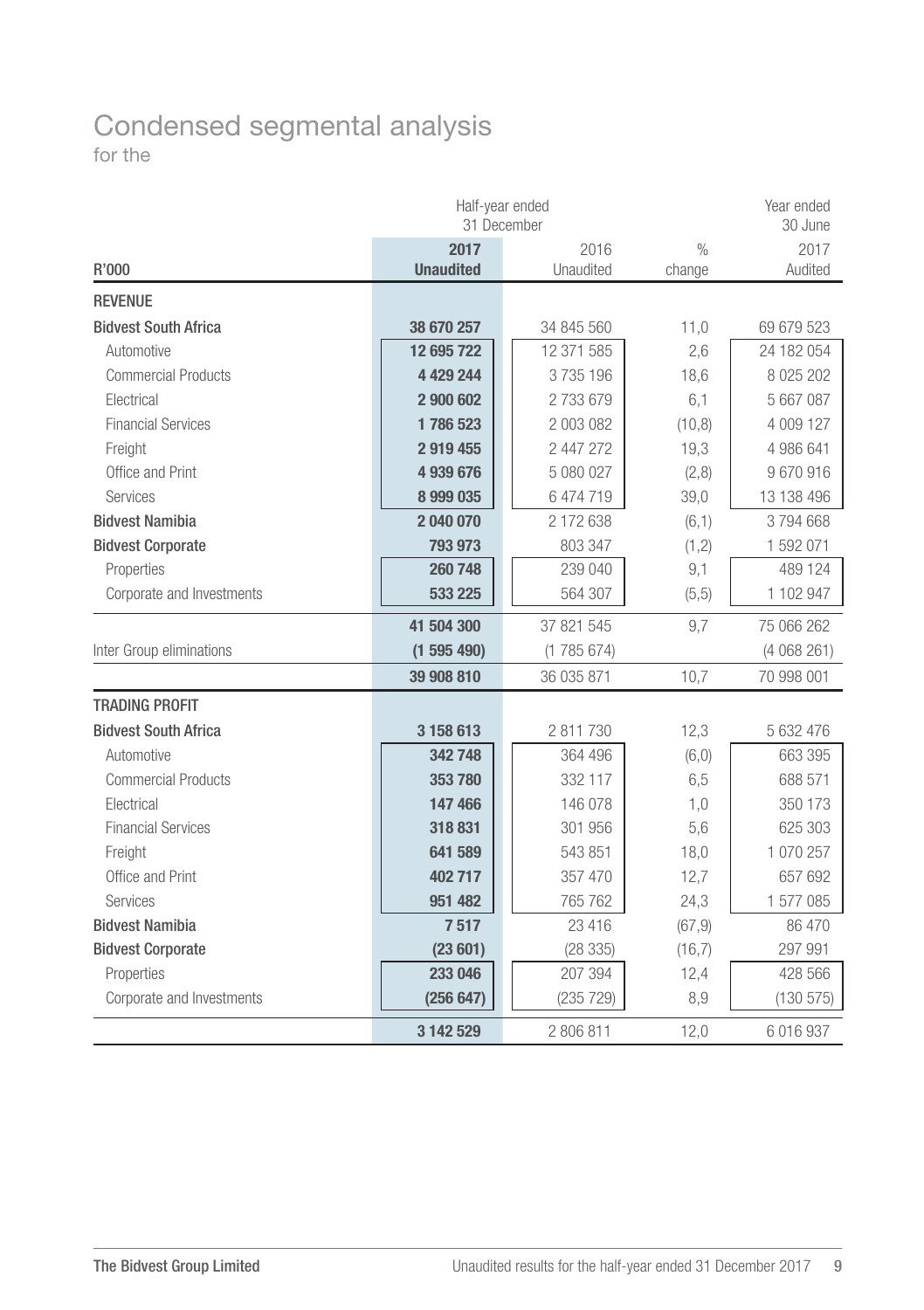## Condensed segmental analysis continued as at

| 31 December<br>30 June       |                  |            |               |            |  |
|------------------------------|------------------|------------|---------------|------------|--|
|                              | 2017             | 2016       | $\frac{0}{0}$ | 2017       |  |
| R'000                        | <b>Unaudited</b> | Unaudited  | change        | Audited    |  |
| <b>OPERATING ASSETS</b>      |                  |            |               |            |  |
| <b>Bidvest South Africa</b>  | 32 179 152       | 28 415 218 | 13.2          | 29 122 500 |  |
| Automotive                   | 5896136          | 5 659 114  | 4,2           | 5 339 287  |  |
| <b>Commercial Products</b>   | 3 665 770        | 3 636 021  | 0,8           | 3 551 648  |  |
| Electrical                   | 2 460 571        | 2 187 495  | 12,5          | 2667671    |  |
| <b>Financial Services</b>    | 6 385 319        | 4 948 254  | 29,0          | 5 563 759  |  |
| Freight                      | 5 261 707        | 4 294 514  | 22,5          | 4 645 695  |  |
| Office and Print             | 3 467 080        | 3 807 043  | (8, 9)        | 3 323 661  |  |
| Services                     | 5 042 569        | 3 882 777  | 29,9          | 4 030 779  |  |
| <b>Bidvest Namibia</b>       | 2058503          | 2 248 775  | (8, 5)        | 2 015 270  |  |
| <b>Bidvest Corporate</b>     | 10 010 546       | 9 428 496  | 6,2           | 10 125 882 |  |
| Properties                   | 2685696          | 2 355 135  | 14,0          | 2 476 202  |  |
| Corporate and Investments    | 7 324 850        | 7 073 361  | 3,6           | 7 649 680  |  |
|                              | 44 248 201       | 40 092 489 | 10.4          | 41 263 652 |  |
| Inter Group eliminations     | (660676)         | (637 826)  |               | (752 360)  |  |
|                              | 43 587 525       | 39 454 663 | 10,5          | 40 511 292 |  |
| <b>OPERATING LIABILITIES</b> |                  |            |               |            |  |
| <b>Bidvest South Africa</b>  | 17 294 441       | 14 126 261 | 22,4          | 16 308 453 |  |
| Automotive                   | 2 105 392        | 2 148 734  | (2,0)         | 2 022 061  |  |
| <b>Commercial Products</b>   | 1 213 379        | 1 230 351  | (1, 4)        | 1 250 266  |  |
| Electrical                   | 618511           | 551 585    | 12,1          | 1 026 649  |  |
| <b>Financial Services</b>    | 6974156          | 4 978 718  | 40,1          | 5798434    |  |
| Freight                      | 2 441 601        | 2110093    | 15,7          | 2 556 096  |  |
| Office and Print             | 1 287 373        | 1 357 895  | (5,2)         | 1 472 161  |  |
| Services                     | 2 654 029        | 1748885    | 51,8          | 2 182 786  |  |
| <b>Bidvest Namibia</b>       | 556 407          | 492 973    | 12,9          | 448 478    |  |
| <b>Bidvest Corporate</b>     | 306 406          | 256 745    | 19,3          | 400 874    |  |
| Properties                   | 16765            | 25 209     | (33,5)        | 8 900      |  |
| Corporate and Investments    | 289 641          | 231 536    | 25,1          | 391 974    |  |
|                              | 18 157 254       | 14 875 979 | 22,1          | 17 157 805 |  |
| Inter Group eliminations     | (660676)         | (637 826)  |               | (752 360)  |  |
|                              | 17 496 578       | 14 238 153 | 22.9          | 16 405 445 |  |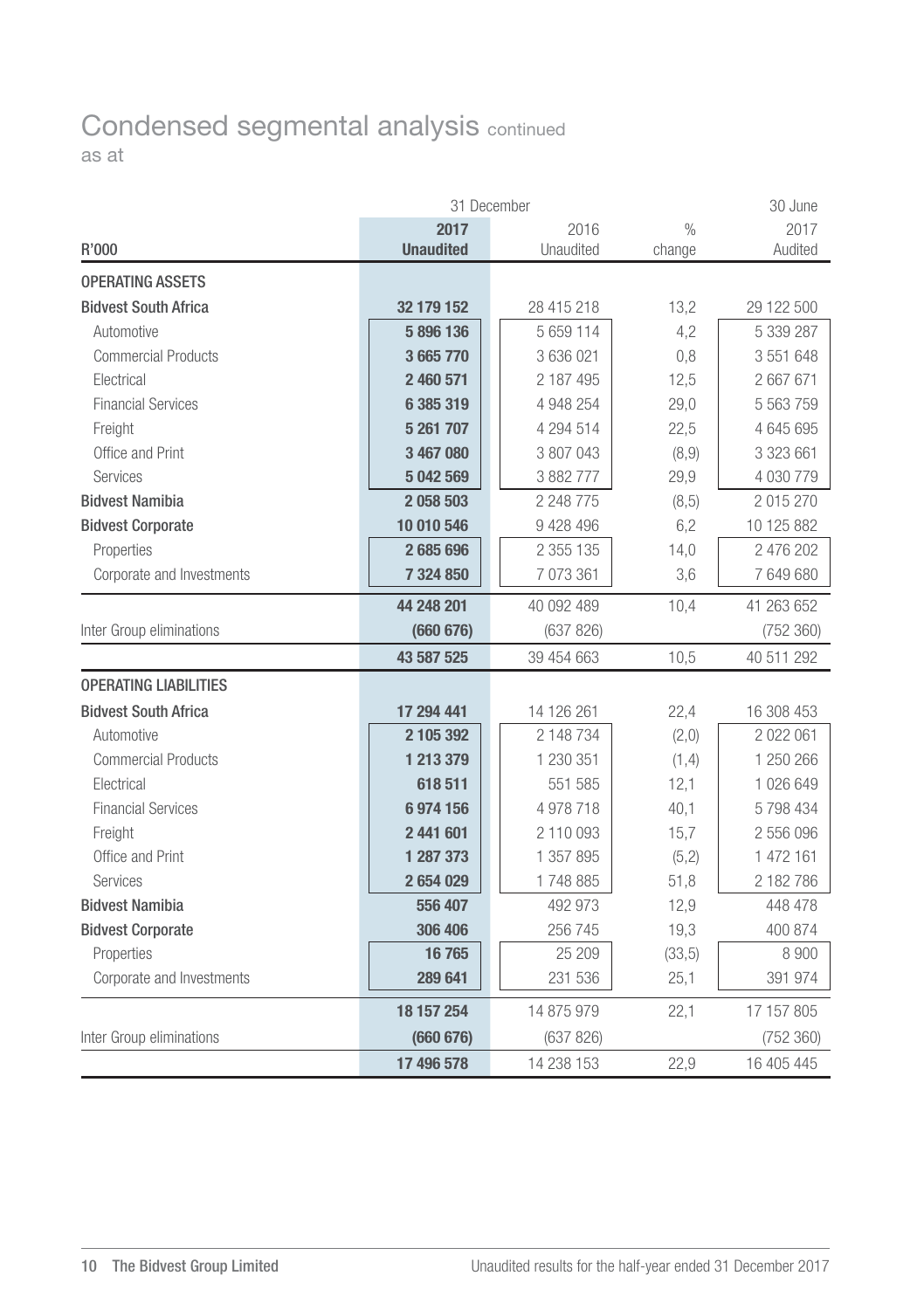## Message to shareholders

#### Introduction

Bidvest is a leading business-to-business trading, distribution and services group, operating through seven divisions: Services, Freight, Automotive, Office and Print, Commercial Products, Financial Services and Electrical. The Group owns 52% of Bidvest Namibia and a significant Bidvest-occupied property portfolio. Bidvest continues to hold investments in Adcock Ingram (38,5%), Comair (27,2%) and Mumbai Airport (6,75%), as well as other listed and unlisted investments.

## **Highlights**

Bidvest has produced a very commendable trading result despite a pedestrian economic backdrop, subdued consumer spending and an evolving political environment. Trading profit rose 12,0% to R3,1 billion from R2,8 billion for the comparable period last year. This again demonstrates the benefits of Bidvest's robust and diverse operating units, which collectively serve many key sectors of the South African economy. All the South African trading operations apart from Automotive grew profits, while Bidvest Namibia delivered a disappointing performance. Bidvest South Africa's performance was augmented by our strategically important offshore acquisition, Noonan (effective 1 September 2017) and an additional three-month contribution from Brandcorp (effective 1 October 2016).

The Services, Freight and Office and Print divisions were the stand-out performers over the six-month period with increases in trading profit of 24,3%, 18,0% and 12,7%, respectively. The Services division's organic growth in trading profit of 10,4%, is considered good in the current economic circumstances. Freight recorded several record months as bulk commodities, agricultural and liquid volumes increased markedly.

Bidvest's share of profits from associated companies, before capital items, increased by 26,4%.

The net result of these positive trading performances was an increase in headline earnings to R1,9 billion (H1 2017: R1,7 billion). Headline earnings per share (HEPS) increased by 12,5% to 574.0 cents (H1 2017: 510.3 cents). Organic HEPS growth was 11,9%. Basic earnings per share decreased by 4,6% to 560,6 cents (H1 2017: 587,4 cents) mainly due to limited share price movements in our associates compared to material share price increases in the prior period.

Cash generated by operations increased significantly from R1,8 billion to R3,3 billion. Non-financial services had strong cash conversion and Bidvest Bank was successful in raising deposits. The Group absorbed R0,6 billion (H1 2017: R1,9 billion) of working capital.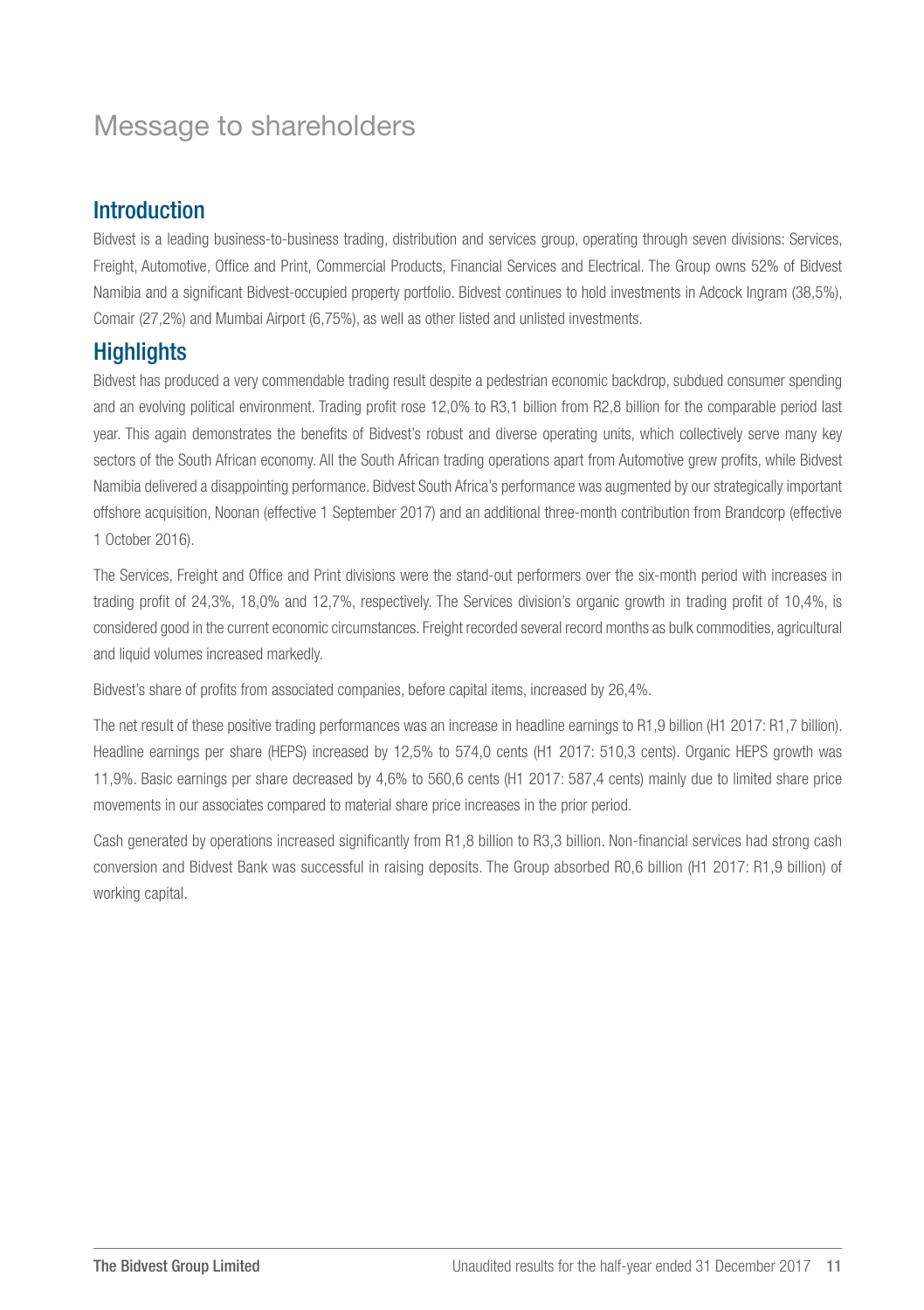## Message to shareholders continued

#### Financial overview

Group revenue increased by 10,7% to R39,9 billion (H1 2017: R36,0 billion). Organic revenue growth was 3,3%.

Gross profit margin was stable at 28,1% (H1 2017: 28,0%), largely due to changes in the mix and acquisitions. Some margin pressure was evident in certain industries, particularly in consumer and construction, which affected the Automotive and Electrical divisions. Delayed industrial project work also negatively impacted the Services and Commercial Products divisions.

Operating expenses increased by 13,2%. Like-for-like expense growth was 8,5%. This increase was exacerbated by the variable costs increases in Freight associated with the higher activity levels.

Income from investments improved to R24,9 million (H1 2017: R98,2 million loss), and is predominantly attributable to the insurance portfolio. The latter performed exceptionally well in relation to the prior year but this was somewhat negated by a negative mark-tomarket on our Mumbai Airport's investment due to the strengthening of the Rand.

Trading profit grew by 12,0% to R3,1 billion (H1 2017: R2,8 billion), with a trading margin of 7,9% (H1 2017: 7,8%).

Net capital items resulted from a loss on disposal and closure of Botswana operations, a profit on sale of a shipping vessel in the Bidvest Namibia operations and a net negative adjustment to the investments in Adcock Ingram and Comair.

Flat net finance charges of R523,5 million (H1 2017: R521,3 million), was assisted by good cash generation despite additional borrowing to fund acquisitions. In addition, the year-on-year increase was partially offset by a 25-basis points reduction in the South African prime lending rate to 10,25% on 21 July 2017.

The balance sheet remains robust with net debt only R0,7 billion higher at R9,0 billion, despite a net R3,4 billion spent on recent acquisitions. Net debt to rolling EBITDA of 1,1 times (H1 2017: 1,1 times) and rolling EBITDA interest cover of 7,6 times (H1 2017: 7,5 times) are both comfortably above the Group's conservative self-imposed targets, providing ample capacity for further expansion.

Return on funds employed improved from 21,4% to 22,8% on a 4,8% higher average asset base.

Management remains committed to the disposal of non-core assets, but only at fair value.

## **Prospects**

Bidvest's prediction at year end of a slight economic recovery has materialised to a degree. While consumer spending remains tight, there are some signs of confidence emerging, specifically driven by rising commodity prices and retail statistics that are showing signs of potential growth. The local equity markets have continued to perform well, despite credit rating downgrades and accounting issues impacting certain stocks.

The Bidvest Group remains committed to, and has advanced, its various infrastructural development projects, specifically in multipurpose and liquid gas storage.

Bidvest is encouraged by recent political changes in South Africa and believes that the country is on the cusp of a much-needed confidence boost. Most divisions within Bidvest are ideally positioned to take advantage of a revival in economic growth and investment.

Government overspending, substantially reduced infrastructural and other investments as well as corruption has led to South Africa experiencing significant economic damage, which will take many years to remedy. It is expected that any real benefits will take some time to fully flow through into the broader economy.

The Group reaffirms its commitment to ethical business practices, job creation and economic growth through expansion of its operations.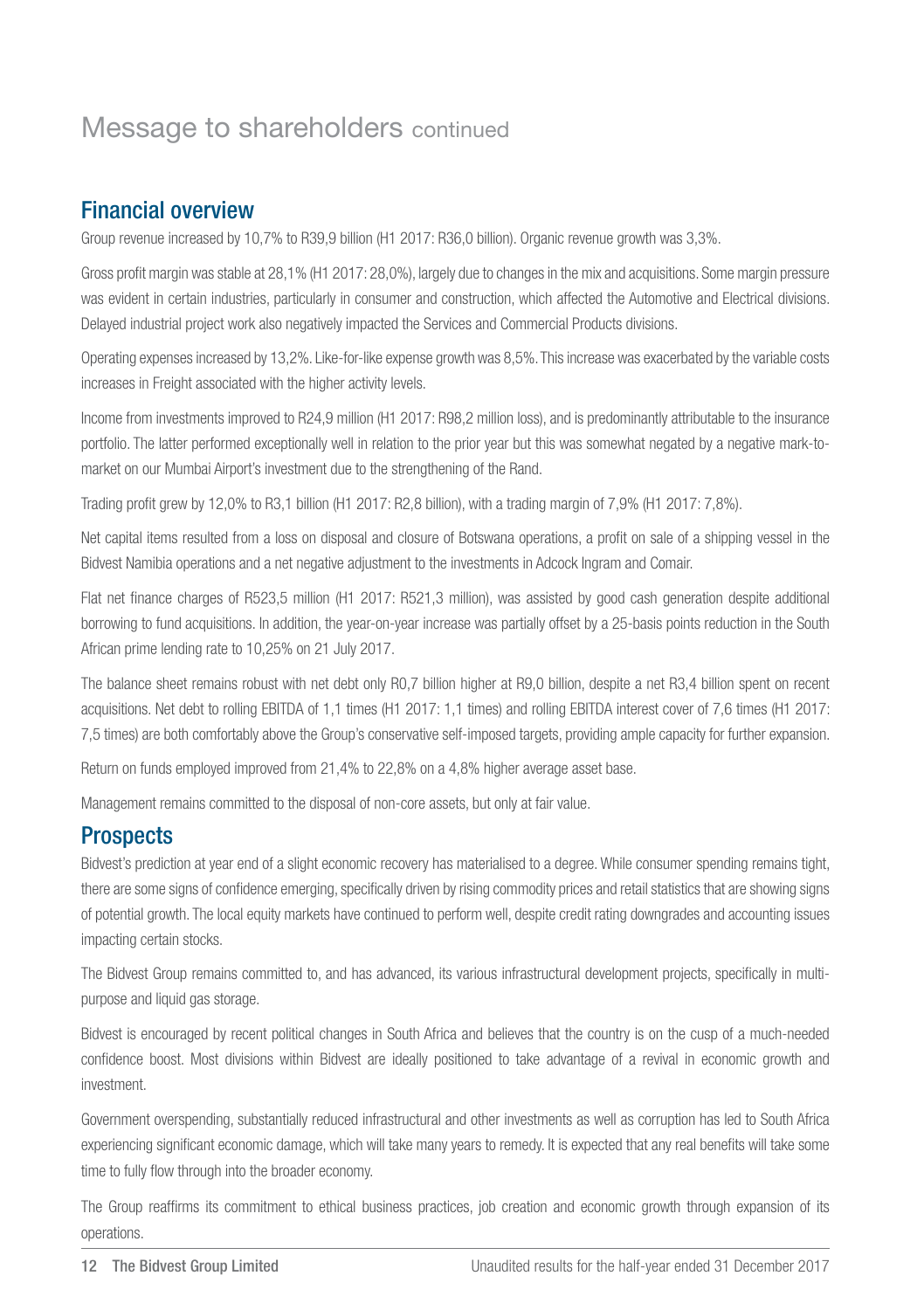Rand strength will result in further pricing pressure in our trading businesses in the coming months, but ultimately a stronger currency will be beneficial to the South African economy as a whole.

The Noonan acquisition is delivering as expected and it is already providing the anticipated platform for potential acquisitions, specifically in Europe. Possibilities, mainly bolt-on acquisitions, are being assessed that could add value to the existing portfolio. Local acquisitions will always remain a feature for Bidvest and the Group continues to actively explore selective opportunities within the existing divisions.

Recent developments in the South African market have again raised the spotlight on corporate management practices. At Bidvest, governance is in our DNA, it is the way we do business and our accounting and governance practices have been developed with long-term sustainable value creation in mind. Our structures are well-established and effective. We are acutely aware of our responsibilities toward all stakeholders. Each of our divisions have quarterly audit committee meetings, chaired by an independent chairman, risk-, social & ethics meetings as well as an operational board meeting. Senior internal audit and external audit representatives attend these. Feedback from these meetings is tabled and discussed at the relevant Bidvest Group committee meetings.

The Group's financial position is strong and a robust balance sheet with adequate headroom is ideally positioned to support our growth ambitions.

## Divisional review

#### *Services*

The Services division's trading profit rose by 24,3% to R951,5 million. The South African businesses delivered an increase of 10,4% in trading profit. Noonan performed in line with our expectations. Generally, all businesses within this division performed well except for TMS and the Travel cluster. The annuity-income businesses performed well, securing some volume growth. Contracts out to tender are very price sensitive. Margin pressure in guarding was more than offset by niche services. BidAir performed well. Remedial action is ongoing in TMS and Travel is revamping its systems. Cash generation was particularly pleasing in these six months.

Keen contract pricing, margin management as well as the broadening of the services basket will remain focus areas for the division. The contract pipeline in both South Africa and Noonan are actively managed.

#### *Freight*

The Freight division's trading profit of R641,6 million increased by 18,0% on the prior period. Higher bulk commodities, agricultural and liquid volumes drove increased activity levels. Bulk Connections experienced capacity constraints caused by a storm and ship collision damage to the berth. The benefits of the division's capital spend, specifically in Bidvest Tank Terminals, commenced.

Global demand for commodities is expected to remain healthy, supporting export volumes. The maize market is globally in over supply, keeping prices relatively low. The stronger Rand is also limiting export pricing for local farmers and volatile weather patterns make forecasting of the crop challenging. With surplus product available, any export movement will be opportunistically pricedriven. The wheat crop has been poor in South Africa, resulting in an increased need to import. Rice imports have been very healthy and should continue. R240 million was spent on multi-purpose tanks in Richards Bay. These are currently being commissioned.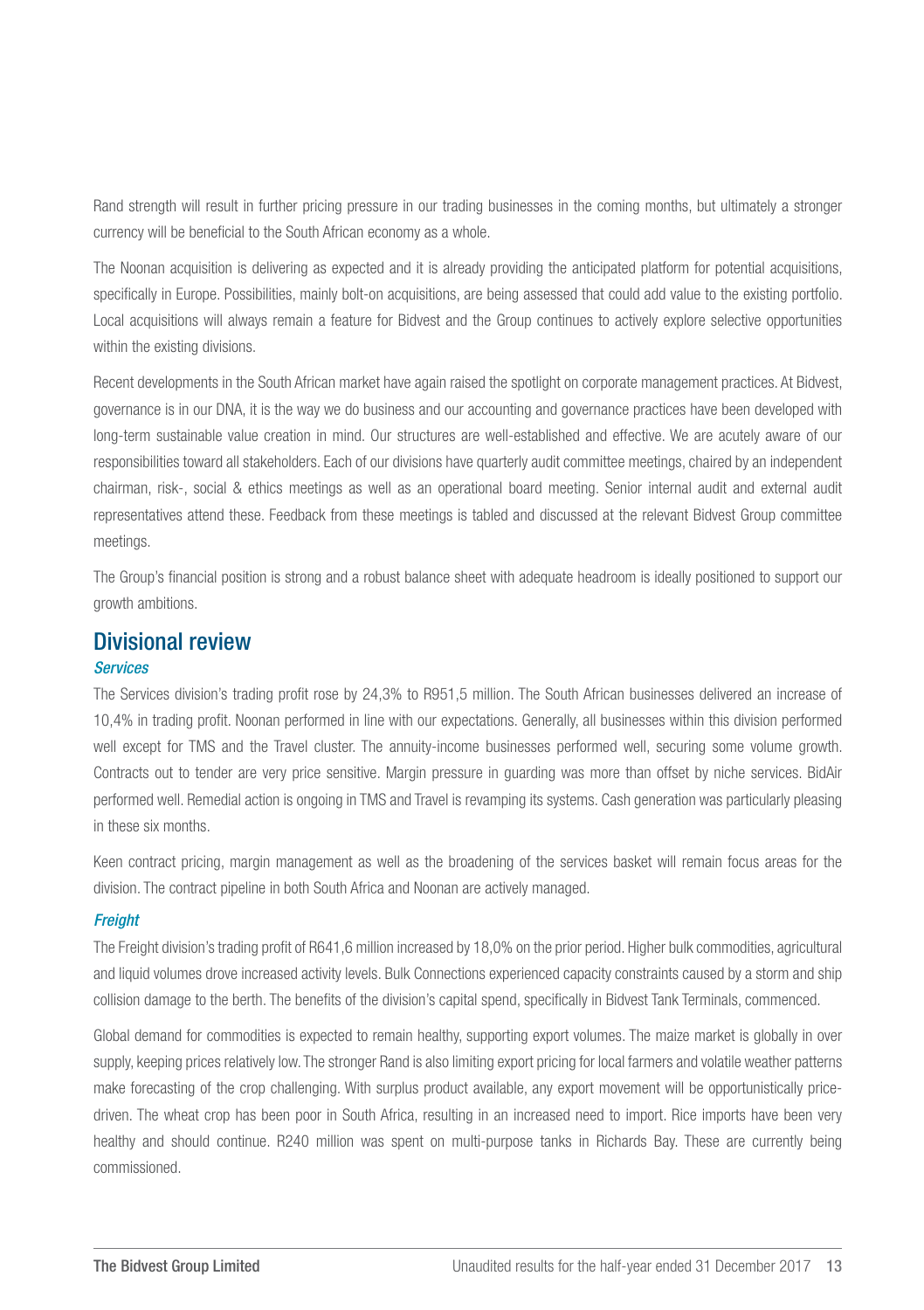## Message to shareholders continued

#### *Office and Print*

This division delivered an excellent result, the fruits of initiatives to simplify the business and improve efficiencies. Stock management was excellent which assisted the improvement in returns. While overall revenue was slightly down, this was mainly in the office products sector, due to the non-recurrence of project-based voter registration business, and lower print cartridge volumes. The division's strategy of actively managing margin delivered a 1,9% gain in gross profit margin. Operating expenses were exceptionally well controlled. Trading profit was 12,7% higher at R402,7 million.

The Technology division benefited from improved margins at Konica Minolta which was assisted by a significant contract with the eThekwini municipality. Furniture delivered an outstanding result and Cecil Nurse ended the period with a good order book. Lithotech increased profits in challenging trading conditions. Packaging felt the impact of pricing pressure in the fast food market. The national contract for the monitoring of limited pay-out machines, held by Zonke since 2003, was handed over to a new operator in December. This will have an impact on the second half results. Remedial work underway in certain businesses is showing benefits.

#### *Commercial Products*

The Commercial Products division produced a good result with 11 out of the 17 companies reporting improved profitability. The division's trading profit increased by 6,5% to R353,8 million. The organic performance was negatively impacted by limited consumer spend and margin pressure. Berzacks, Bidvest Materials Handling, Plumblink and Academy Brushware all achieved double digit trading profit growth. Delayed industrial projects and margin pressure contributed to a disappointing Brandcorp performance in Q2. Structural changes to the business will be beneficial.

Some signs pointing to higher activity and demand are evident. Product and margin management will remain key focus areas. The strengthening Rand is expected to result in pricing pressure in the near-term.

#### *Automotive*

This division experienced a disappointing first six-month period with a trading profit of R342,7 million, down 6,0%. New vehicle sales increased by 7,7% compared to last year, increasing McCarthy's share of the new vehicle market slightly. Motor retail activities were a tale of two segments. The volume brand dealerships performed well while the luxury brand dealerships struggled with a further decline in volumes and significant margin pressure. Benefits from the rationalisation of our footprint are also taking a bit longer than expected to materialise. Used car sales continue to perform reasonably well in terms of contribution. Bidvest Car Rental results were disappointing.

Expenses and the asset base across the division are receiving management attention. NAAMSA is expecting a modest increase in new vehicle sales in 2018. Bidvest Automotive has good exposure to recently launched volume brand products.

#### *Electrical*

The Electrical division has delivered another year of increased trading profit, which is up 1,0% to R147,5 million. Considering the challenging conditions in the building and construction industry and the severe challenges that the larger construction companies are experiencing, these results are admirable. The aforementioned industry remains in particularly dire straits and Government and State Owned Enterprises' infrastructure spending remains poor. The division's focus on increasing value-added products and solutions in its business mix continues to yield benefits. Changed competitive dynamics in the cable industry and volatile product pricing were well managed.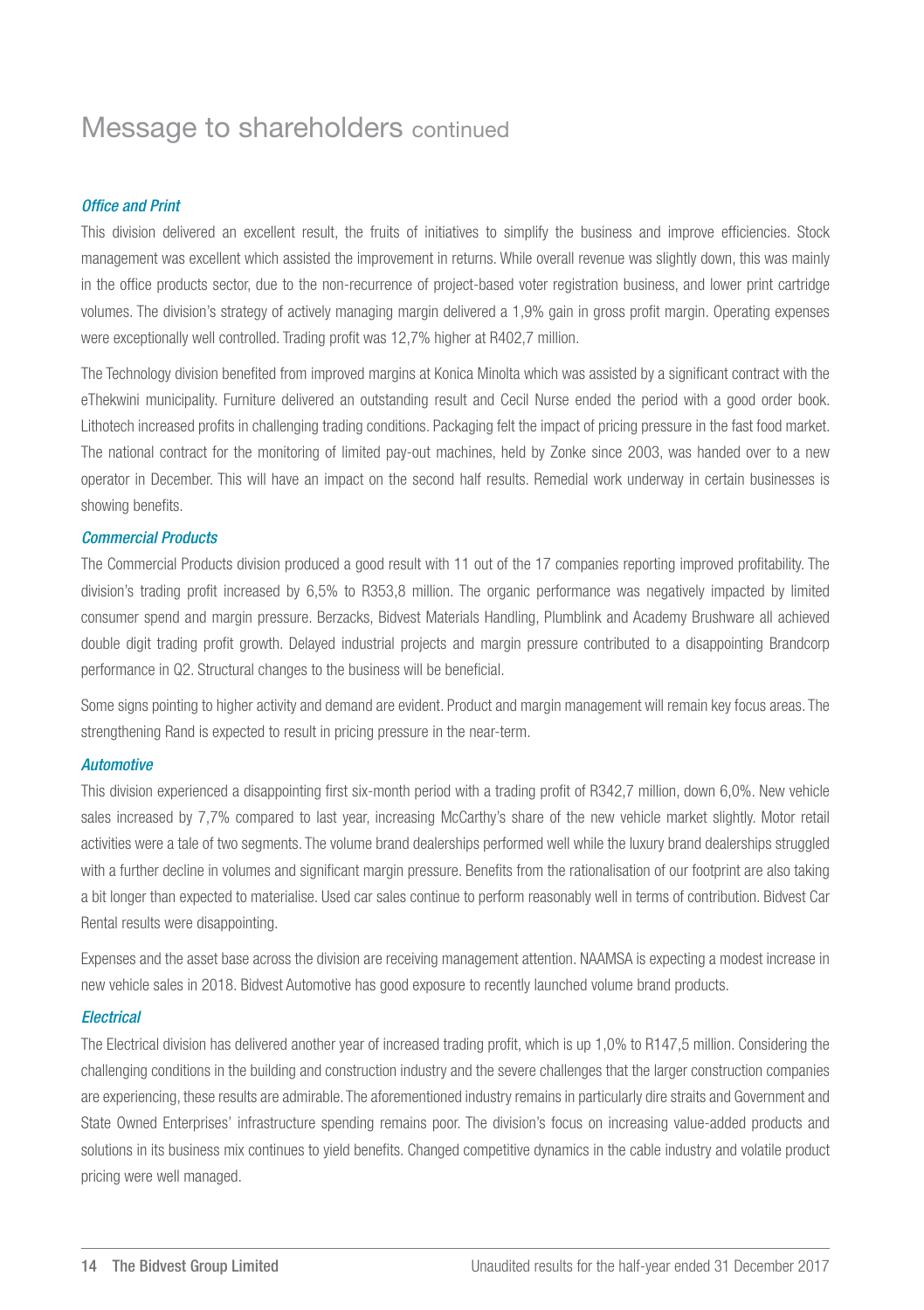The industry outlook remains uncertain with financial strain evident at some customers. Price, working capital and expense management will remain key focus areas.

#### *Financial Services*

The Financial Services division delivered 5,6% trading profit growth. Revenue declined mainly due to the termination of a major short-term rental contract. Despite some new contract wins, the expected big fleet contract tenders have been delayed. Leased assets and fleet finance advances grew off the prior year base. Net interest income and gross written premiums increased as the business base continues to widen. FMI grew strongly and the build-up of the embedded value caused a drag on profitability, as was expected. The insurance investment portfolio performed strongly, yielding R61,3 million more compared to the prior year.

Management will focus on driving Business Banking and acquiring services while further niche insurance product development will also be pursued.

#### Other investments

#### *Bidvest Namibia (52% share)*

Bidvest Namibia's trading profit of R7,5 million was 67,9% lower than the prior period. The Namibian economy, as well as the fishing industry and operational challenges continued to weigh on results. The former is not expected to improve in the immediate future. A capital profit of R48,6 million was made on the sale of a fishing vessel. Bidvest Namibia continues to trade under a cautionary announcement relating to the sale of its fishing interests.

#### *Bidvest Corporate*

Bidvest Properties performed well with a 12,4% increase in trading profit to R233,0 million. The stronger Rand resulted in a negative mark-to-market adjustment on the Mumbai International Airport investment. The United Kingdom businesses of Mansfield and Ontime both showed improvements over the prior year.

#### **Directorate**

As announced in November 2017, Peter Meijer, CFO, will be retiring on 28 February 2018. The board has approved the appointment of Mark Steyn to this position, effective 1 March 2018. Prior to this appointment Mark was the financial director of Bidvest Freight and has 20 years' service with the Group.

Bongi Masinga resigned as a member of the Group audit committee and was appointed as a member of the Group risk and Group social and ethics committees.

Ilze Roux was appointed Company secretary following the resignation of Craig Brighten.

For and on behalf of the board

CWL Phalatse LP Ralphs

*Chairman Chief executive*

Johannesburg 26 February 2018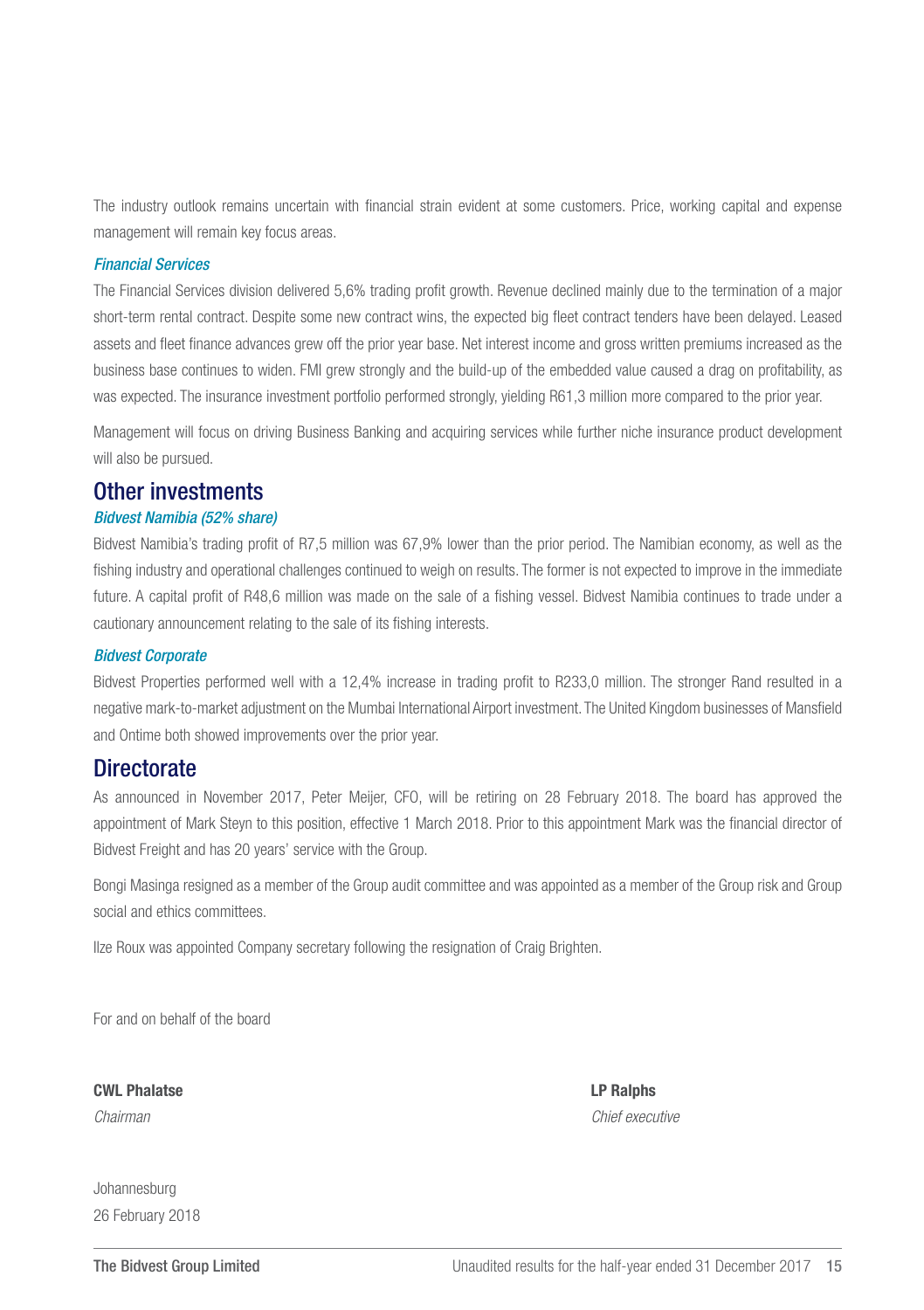## Message to shareholders continued

## Dividend declaration

In line with the Group dividend policy, the directors have declared an interim gross cash dividend of 255 cents (204,0000 cents net of dividend withholding tax, where applicable) per ordinary share for the six months ended 31 December 2017 to those members registered on the record date, being Friday, 16 March 2018.

The dividend has been declared from income reserves. A dividend withholding tax of 20% will be applicable to all shareholders who are not exempt.

| Share code                           | <b>BVT</b>               |
|--------------------------------------|--------------------------|
| <b>ISIN</b>                          | ZAE000117321             |
| Company registration number          | 1946/021180/06           |
| Company tax reference number         | 9550162714               |
| Gross cash dividend amount per share | 255 cents                |
| Net dividend amount per share        | 204,0000 cents           |
| Issued shares at declaration date    | 336 605 775              |
| Declaration date                     | Monday, 26 February 2018 |
| Last day to trade cum dividend       | Tuesday, 13 March 2018   |
| First day to trade ex dividend       | Wednesday, 14 March 2018 |
| Record date                          | Friday, 16 March 2018    |
| Payment date                         | Monday, 19 March 2018    |

Share certificates may not be dematerialised or rematerialised between Wednesday, 14 March 2018 and Friday, 16 March 2018, both days inclusive.

For and on behalf of the board

#### Ilze Roux

*Company Secretary*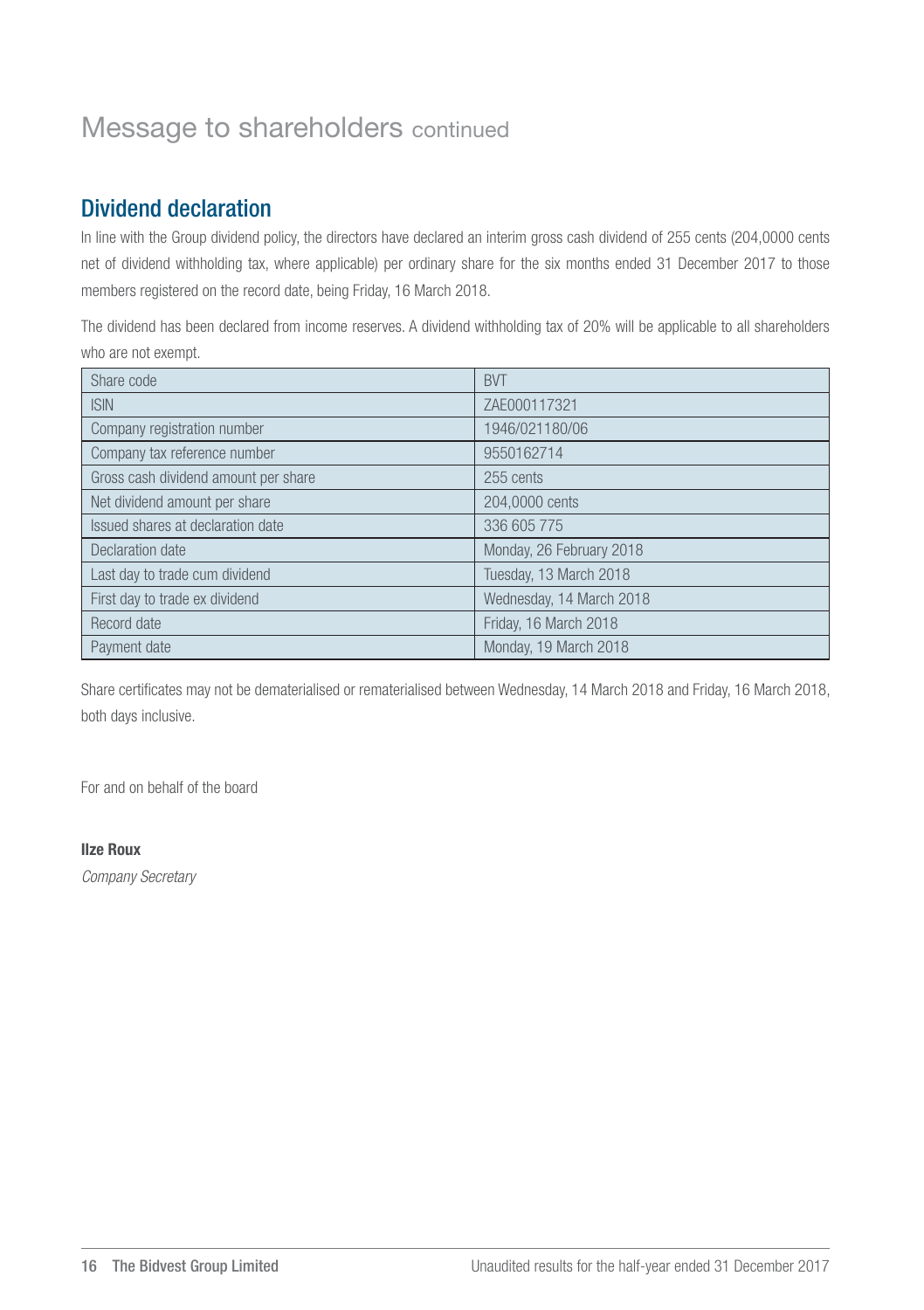## Basis of presentation of condensed consolidated financial statements

The interim condensed consolidated financial statements have been prepared in accordance with and containing information required by IAS 34 Interim Financial Reporting as well as the SAICA Financial Reporting Guides as issued by the Accounting Practices Committee and Financial Reporting Pronouncements as issued by Financial Reporting Standards Council and the Companies Act of South Africa and the JSE Listings Requirements. Selected explanatory notes are included to explain events and transactions that are significant to an understanding to the changes in the Group's financial position and performance since the last annual consolidated financial statements as at and for the year ended 30 June 2017.

In preparing these interim condensed consolidated financial statements, management make judgements, estimates and assumptions that affect the application of accounting policies and the reported amounts of assets and liabilities, income and expense. Actual results may differ from these estimates.

The significant judgements made by management in applying the Group's accounting policies and the key sources of estimation uncertainty were the same as those that applied to the consolidated financial statements as at and for the year ended 30 June 2017.

#### Significant accounting policies

The accounting policies applied in these interim condensed consolidated financial statements are the same as those applied in the Group's consolidated financial statements as at and for the year ended 30 June 2017.

#### Net acquisition of businesses, subsidiaries, associates and investments

During the period the Group acquired 100% of the share capital of the Noonan Services Group of companies (Noonan) with effect from 1 September 2017. Noonan, which is based and operates throughout the Republic of Ireland and in the United Kingdom, has a clear leadership position and a 40 year track record of delivering high-quality integrated facility management services and solutions. Its services include soft, technical and ancillary services and range from cleaning and security to building services and facilities management. The board believes that Noonan's business model and geographic presence will be complementary to Bidvest's Service division. The purchase price was funded by way of a three year euro denominated offshore credit facility at an attractive variable interest rate.

Effective 1 October 2017 the Group acquired 100% of the share capital of Ultimate Security Services (USS). USS, a building security company operating primarily in London (United Kingdom), provides building security risk management solutions, "front of house" security management, reception services and mail-room handling services to more than 240 of London's most prestigious and iconic locations. USS was founded in 1999 and currently has a staff complement of 2 100 experienced security officers. The acquisition enhances the service offerings provided by Noonan. The purchase price was funded by way of the euro denominated offshore credit facility arranged to fund the acquisition of Noonan.

The Group also made a number of less significant acquisitions and disposals during the year. These acquisitions were funded from existing cash resources.

The final accounting for all the acquisitions had not been completed at the time that these condensed consolidated interim financial statements were issued, in each case the final accounting will be completed within 12 months of the acquisition date, as allowed by the applicable accounting standard. The following table summarises the provisional amounts of assets acquired and liabilities assumed which have been included in these results from the respective dates.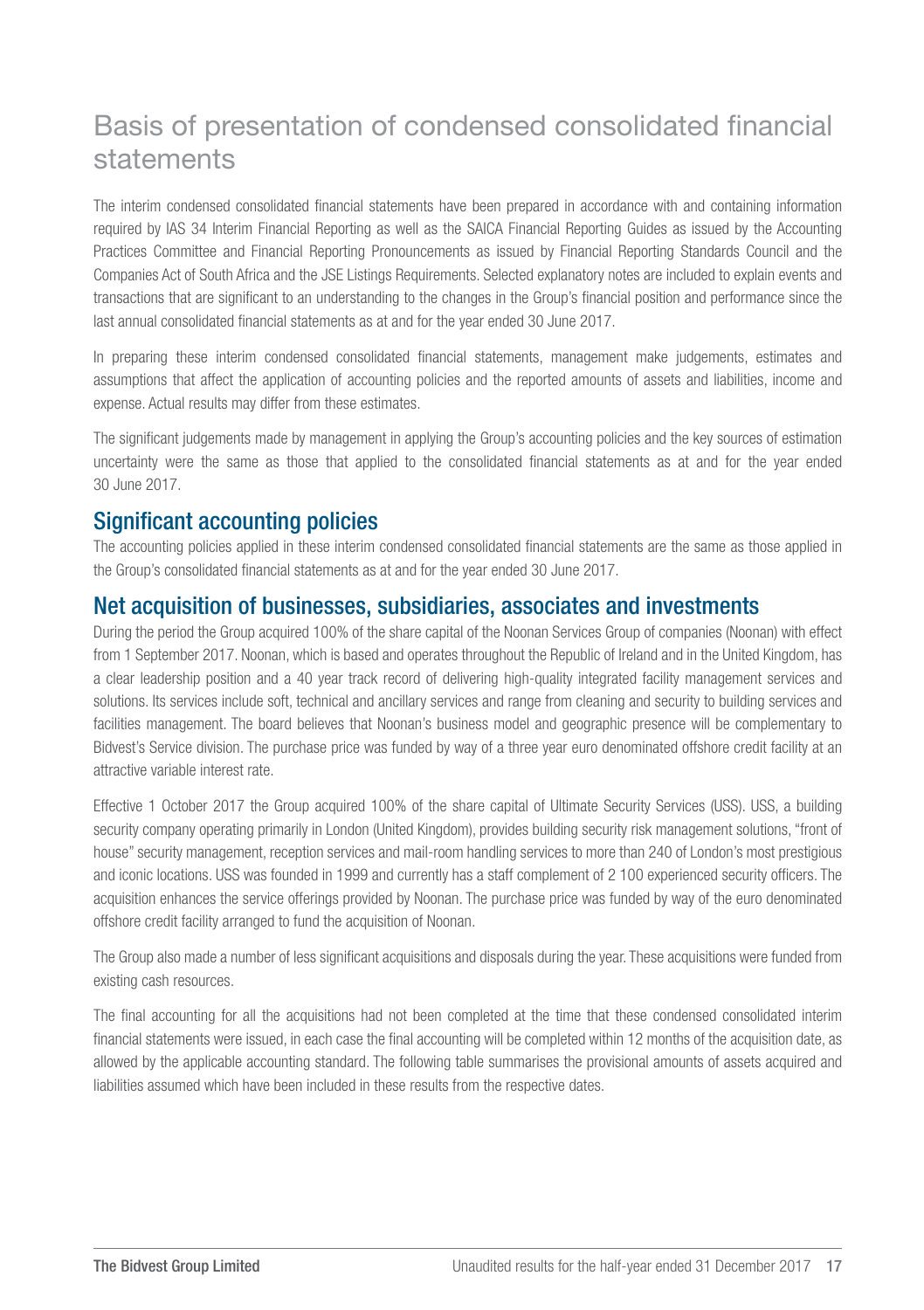## Basis of presentation of condensed consolidated financial statements continued

|                                                     | <b>Noonan</b>   | <b>Ultimate</b><br><b>Security</b> |              |              |
|-----------------------------------------------------|-----------------|------------------------------------|--------------|--------------|
| <b>R'000</b>                                        | <b>Services</b> | <b>Services</b>                    | <b>Other</b> | <b>Total</b> |
| Property, plant and equipment                       | 110 555         | 9 2 4 1                            | (11435)      | 108 361      |
| Deferred taxation                                   | (185 673)       |                                    | (30701)      | (216374)     |
| Interest in associates                              |                 |                                    | 13710        | 13710        |
| Investments and advances                            |                 |                                    | 272 227      | 272 227      |
| Inventories                                         | 2 1 3 4         |                                    | 39 395       | 41 529       |
| Trade and other receivables                         | 846 484         | 250 308                            | 75 689       | 1 172 481    |
| Cash and cash equivalents                           | 103 151         | 4 4 8 9                            | 35 518       | 143 158      |
| Borrowings                                          | (33537)         |                                    | 16 228       | (17309)      |
| Trade and other payables and provisions             | (657 811)       | (241086)                           | (59 296)     | (958193)     |
| Taxation                                            | 1 971           |                                    | (967)        | 1 0 0 4      |
| Intangible assets                                   | 1573116         |                                    | 3 4 9 3      | 1576609      |
|                                                     | 1760390         | 22 952                             | 353 861      | 2 137 203    |
| Non-controlling interest                            |                 |                                    | (6283)       | (6283)       |
| Realisation of foreign currency translation reserve |                 |                                    | (148)        | (148)        |
| Goodwill*                                           | 890 478         | 368 172                            | 133 585      | 1 392 235    |
| Net assets acquired                                 | 2 650 868       | 391 124                            | 481 015      | 3 523 007    |
| Settled as follows:                                 |                 |                                    |              |              |
| Cash and cash equivalents acquired                  |                 |                                    |              | (143158)     |
| Acquisition costs                                   |                 |                                    |              | 48715        |
| Net loss on disposal of operations                  |                 |                                    |              | 14 043       |
| Net change in vendors for acquisition               |                 |                                    |              | (17288)      |
| Net acquisition of businesses, subsidiaries,        |                 |                                    |              |              |
| associates and investments                          |                 |                                    |              | 3 425 319    |

 *\* The significant contributor to goodwill is the "in place" workforce.* 

The acquisition of Noonan contributed R1 741 million to revenue and R97 million to operating profit. Had the Noonan acquisition taken place 1 July 2017 the contribution to revenue would have been R2 610 million and R142 million to operating profit. The acquisition of USS contributed R377 million to revenue and R12 million to operating profit. Had the USS acquisition taken place 1 July 2017 the contribution to revenue would have been R741 million and R19 million to operating profit.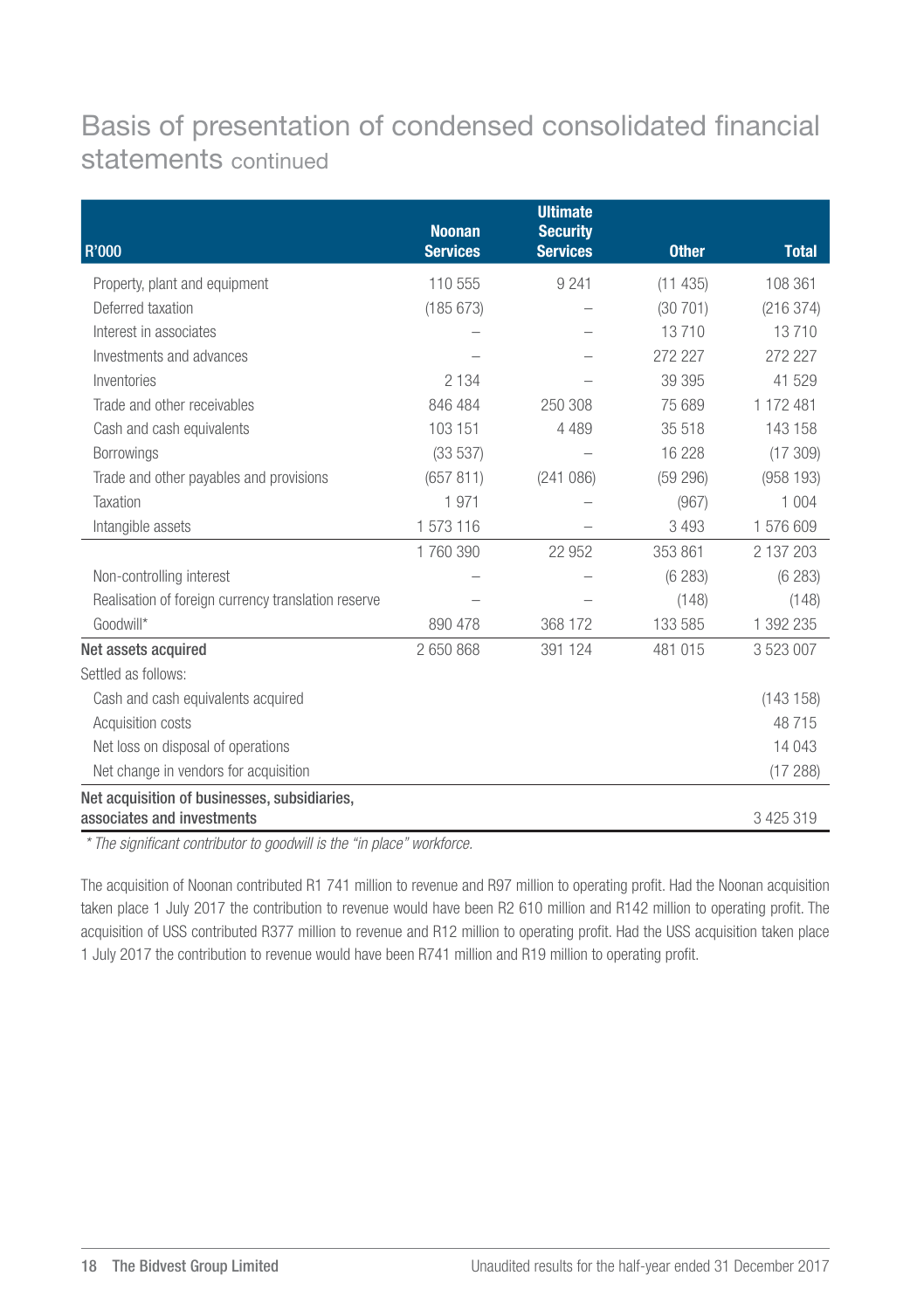## Significant commitments

Bidvest Freight has commenced the development of an LPG tank farm in the port of Richards Bay, to date R64 million has been spent with an additional R873 million committed to the project, the estimated completion date is July 2020. Bidvest Properties and Bidvest Bank are parties to the development of a property in the Sandton CBD and have a combined commitment of R250 million. Bidvest Properties has committed R138 million to build a fit-for-purpose warehouse for Bidvest Panalpina Logistics in Mobeni, KwaZulu-Natal.

#### Fair value of financial instruments

The Group's investments of R3 442 million (H1 2017: R2 828 million) include R34 million (H1 2017: R84 million) recorded at cost, R2 455 million (H1 2017: R1 908 million) recorded and measured at fair values using quoted prices (level 1) and R953 million (H1 2017: R835 million) recorded and measured at fair value using factors not based on observable data (level 3). Fair value losses on level 3 investments recognised in the income statement total R43 million (H1 2017: R26 million).

#### *Analysis of investments at a fair value not determined by observable market data*

|                                                                        |                          | Half-year ended<br>31 December |                 |
|------------------------------------------------------------------------|--------------------------|--------------------------------|-----------------|
| R'000                                                                  | 2017<br><b>Unaudited</b> | 2016<br>Unaudited              | 2017<br>Audited |
|                                                                        |                          |                                |                 |
| Balance at the beginning of period                                     | 995 961                  | 935 017                        | 935 017         |
| On acquisition of business                                             |                          |                                | 39 087          |
| On disposal of business                                                |                          |                                | (6087)          |
| Purchases, loan advances or transfers from other categories            |                          |                                | 5700            |
| Fair value adjustment arising during the year recognised in the income |                          |                                |                 |
| statement                                                              | (43151)                  | (26011)                        | 95 326          |
| Proceeds on disposal, repayment of loans or transfers to other         |                          |                                |                 |
| categories                                                             |                          | (72679)                        | (72679)         |
| Exchange rate adjustments                                              | 14                       | (987)                          | (403)           |
|                                                                        | 952 824                  | 835 340                        | 995 961         |

The Group's effective beneficial interest in the Indian based Mumbai International Airport Private Limited (MIAL) is included in unlisted investments held-for-trade, where the fair value is not based on observable market data (level 3). The carrying value of this investment at 31 December 2017, based on the directors' valuation of 30 June 2017, is R892 million (US\$72 million) (H1 2017: R827 million (US\$60 million). The valuation used the actual operating results for MIAL based on the most recent financial statements and a median multiple for its peer group which is in a range of 11,6 to 12,5 times EBITDA. A 1% change in the multiple or EBITDA used results in US\$1,6 million change in the value. Consideration was also given to an independent expert valuation as well as the Group's prior disposal of the identical sized interest in the 2012 financial year after adjusting for a control premium achieved in that transaction.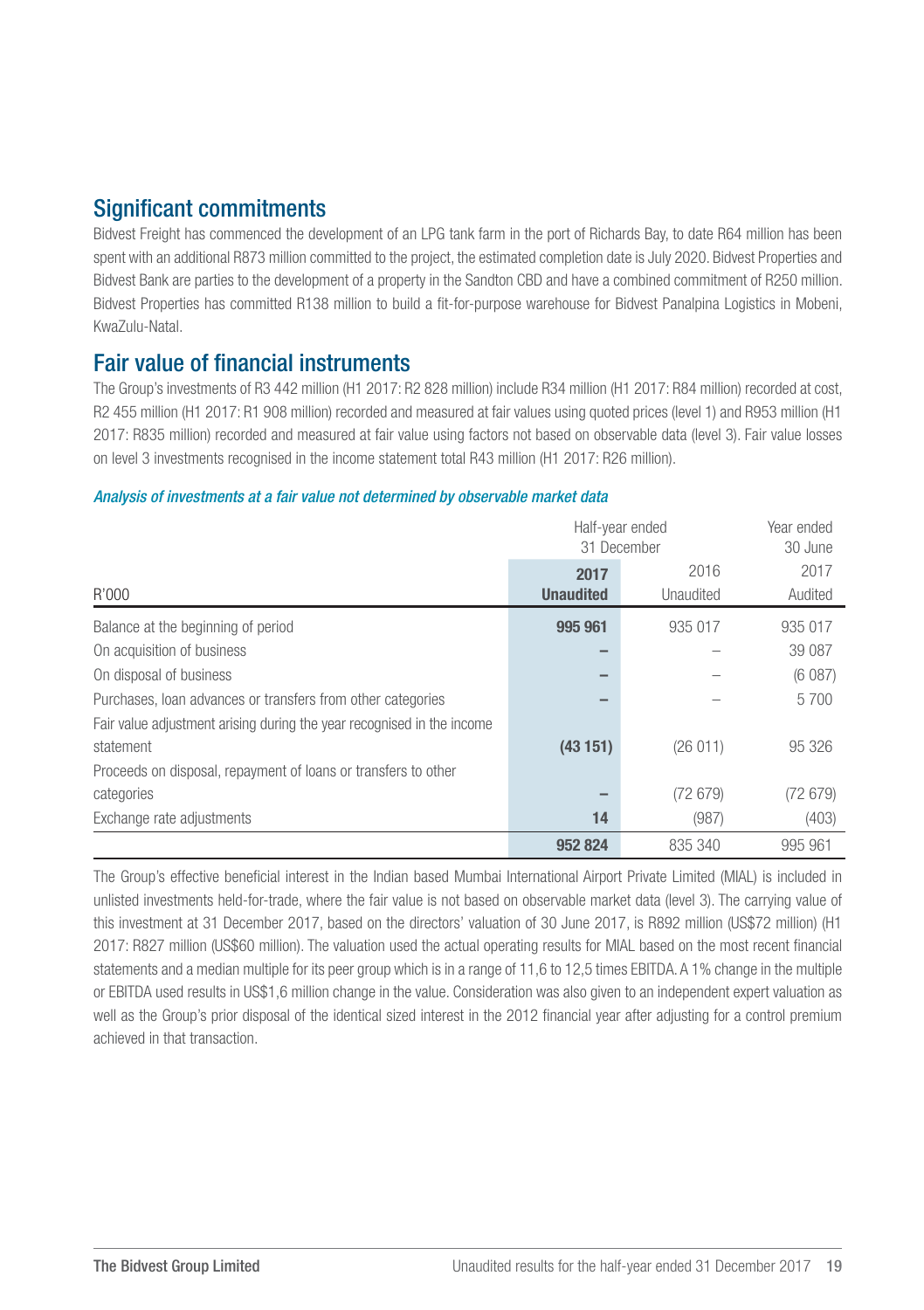## Basis of presentation of condensed consolidated financial statements continued

MIAL is a foreign-based asset and the ruling year end exchange rate, US\$1 = R12,38 (H1 2017: US\$1 = R13,78), is a further factor that affects the carrying value. The valuation is considered a level 3 type valuation in accordance with IFRS 13 Fair Value Measurement.

The carrying values of all financial assets and liabilities approximate their fair values, with the exception of borrowings of R13 767 million whose carrying value is R13 760 million.

## Subsequent event

The directors are not aware of any other matters or circumstances arising after the reporting period up to the date of this report not otherwise dealt with in this report that requires an adjustment to the financial results at reporting date.

#### Unaudited results

These results have not been audited or reviewed by the Group's auditors. The interim condensed consolidated financial statements have been prepared under the supervision of the Group financial director, HP Meijer (BCompt, MBL), and were approved by the board of directors on 26 February 2018.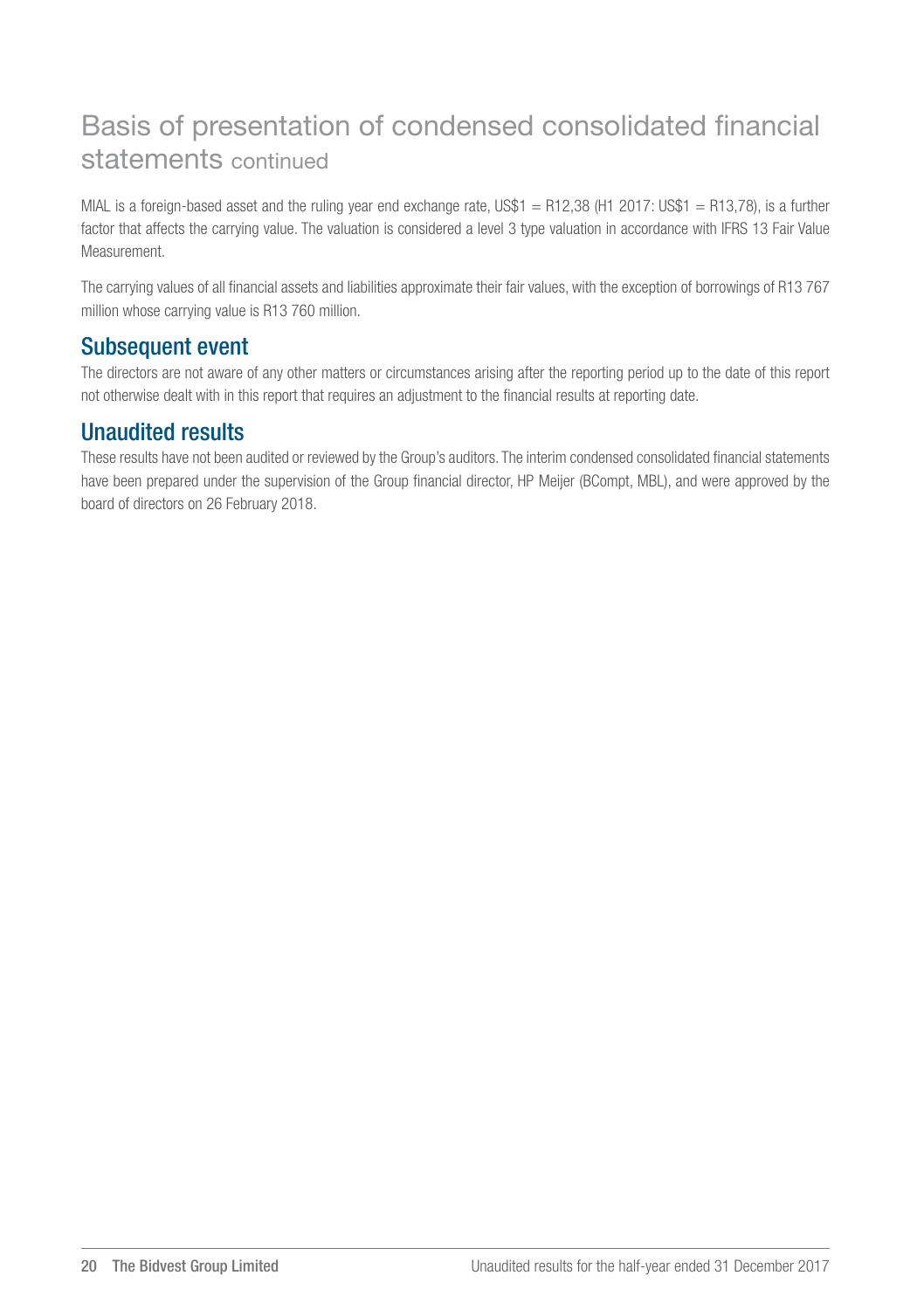## Administration

## The Bidvest Group Limited

("Bidvest" or "the Company" or "the Group") Incorporated in the Republic of South Africa

#### **Directors**

Independent non-executive chairman: *CWL Phalatse*

Independent non-executive directors: *DDB Band, EK Diack, AK Maditsi, S Masinga, CWN Molope, NG Payne, T Slabbert*

Executive directors: *LP Ralphs (Chief executive), AW Dawe, NT Madisa, GC McMahon, HP Meijer\* (Group financial officer)*

*(\*Netherlands)*

#### Company secretary

Ilze Roux

#### Transfer secretaries

Computershare Investor Services Proprietary Limited Registration number 2004/003647/07 Rosebank Towers, 15 Biermann Ave, Rosebank, Johannesburg, 2196, South Africa PO Box 61051, Marshalltown, 2107, South Africa Telephone +27 (11) 370 5000 Telefax +27 (11) 688 7717

#### **Sponsor**

Investec Bank Limited 100 Grayston Drive, Sandown, Sandton, South Africa, 2196

Registered office Bidvest House, 18 Crescent Drive, Melrose Arch, Melrose Johannesburg, 2196, South Africa PO Box 87274, Houghton, Johannesburg, 2041, South Africa

## Registration number: 1946/021180/06

Share code: BVT ISIN: ZAE000117321

Further information regarding our Group can be found on the Bidvest website:

## www.bidvest.com